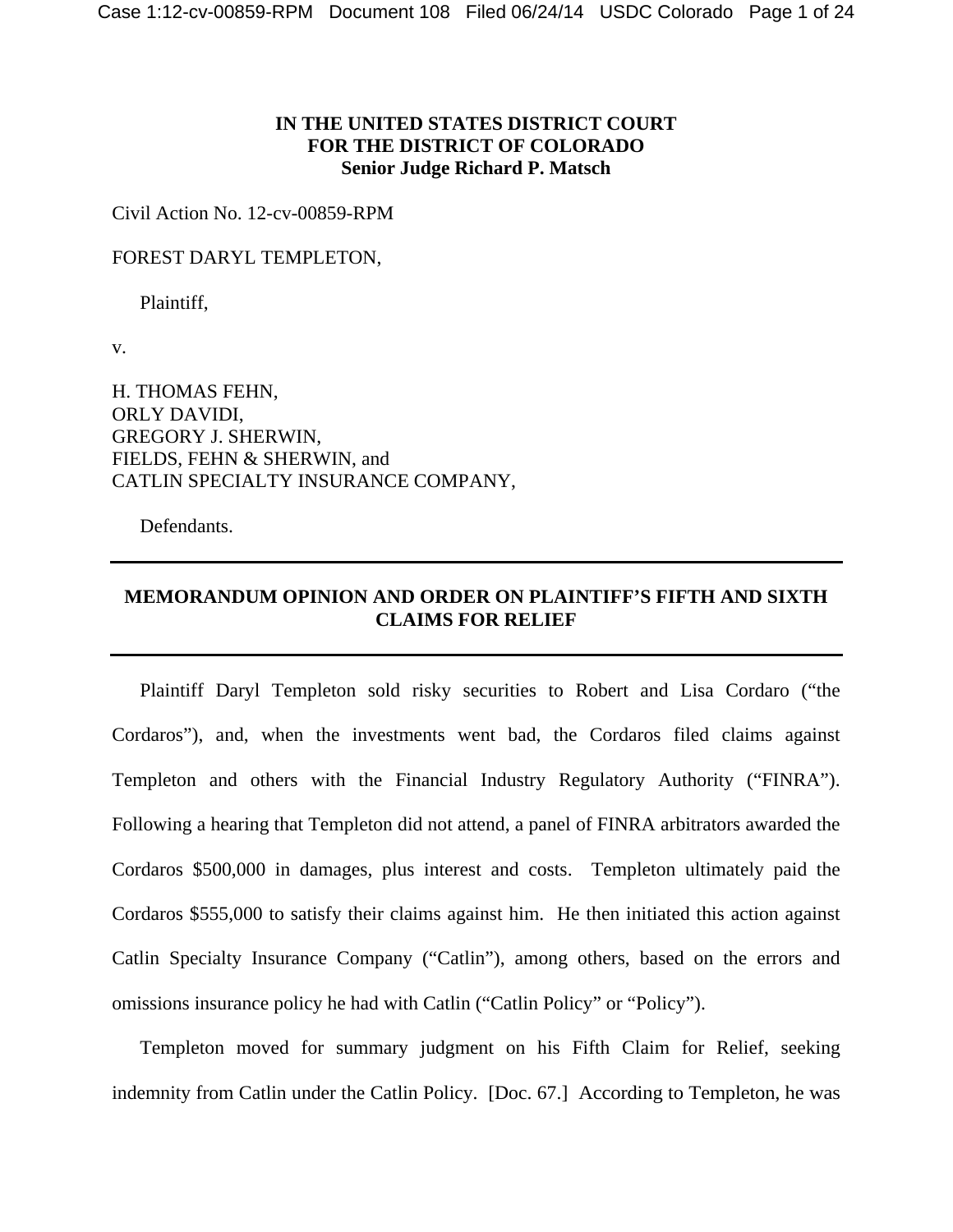clearly an "Insured" under the Catlin Policy; Catlin received notice of the Cordaros' FINRA claims within the timeframe of the Policy coverage period; and the FINRA panel found Templeton liable in part because of the "wrongful acts" he committed in selling the Cordaros a \$100,000 security in Medical Provider Financial Corporation IV ("MedCap" IV") in July 2007, while he was working for CapWest Securities, Inc. ("CapWest"), the Named Insured under the Policy. [Doc. 67 at 22-23.] Templeton contends that Catlin owes him indemnity for the \$100,000 in liability he incurred for that sale. [Id. at  $23.1^1$ ]

 Catlin responded to Templeton's motion for partial summary judgment on the indemnity issue [Doc. 76]. Templeton filed a Reply [Doc. 79]. Catlin then filed a motion for summary judgment [Doc. 84], seeking judgment in *its* favor on Templeton's Fifth Claim for Relief, and on its counterclaim against Templeton [Doc. 60], which seeks a declaration that Catlin does not owe Templeton indemnity under the Policy, and recovery of attorneys' fees and costs.

 Catlin also seeks summary judgment [Doc. 91] on Templeton's Sixth Claim for Relief, alleging that Catlin breached its duty to defend him under the Catlin Policy. Templeton has filed a cross motion for summary judgment on his Sixth Claim for Relief [Doc. 102].

# **A. Undisputed Facts<sup>2</sup>**

 Templeton was a broker and registered representative for United Securities Alliance, Inc. ("United Securities") from February 14, 2002 through September 15, 2005. [Doc. 67, Exs. 1 & 3.] During that time, he established a broker-customer relationship with the Cordaros and sold them the following securities:

<sup>&</sup>lt;sup>1</sup> In addition to seeking \$100,000 in indemnity, Templeton requests statutory interest from April 11, 2011 onward.

<sup>&</sup>lt;sup>2</sup> Catlin admits the facts set forth in this section for the purposes of these motions only. [See Doc. 76 at 5.]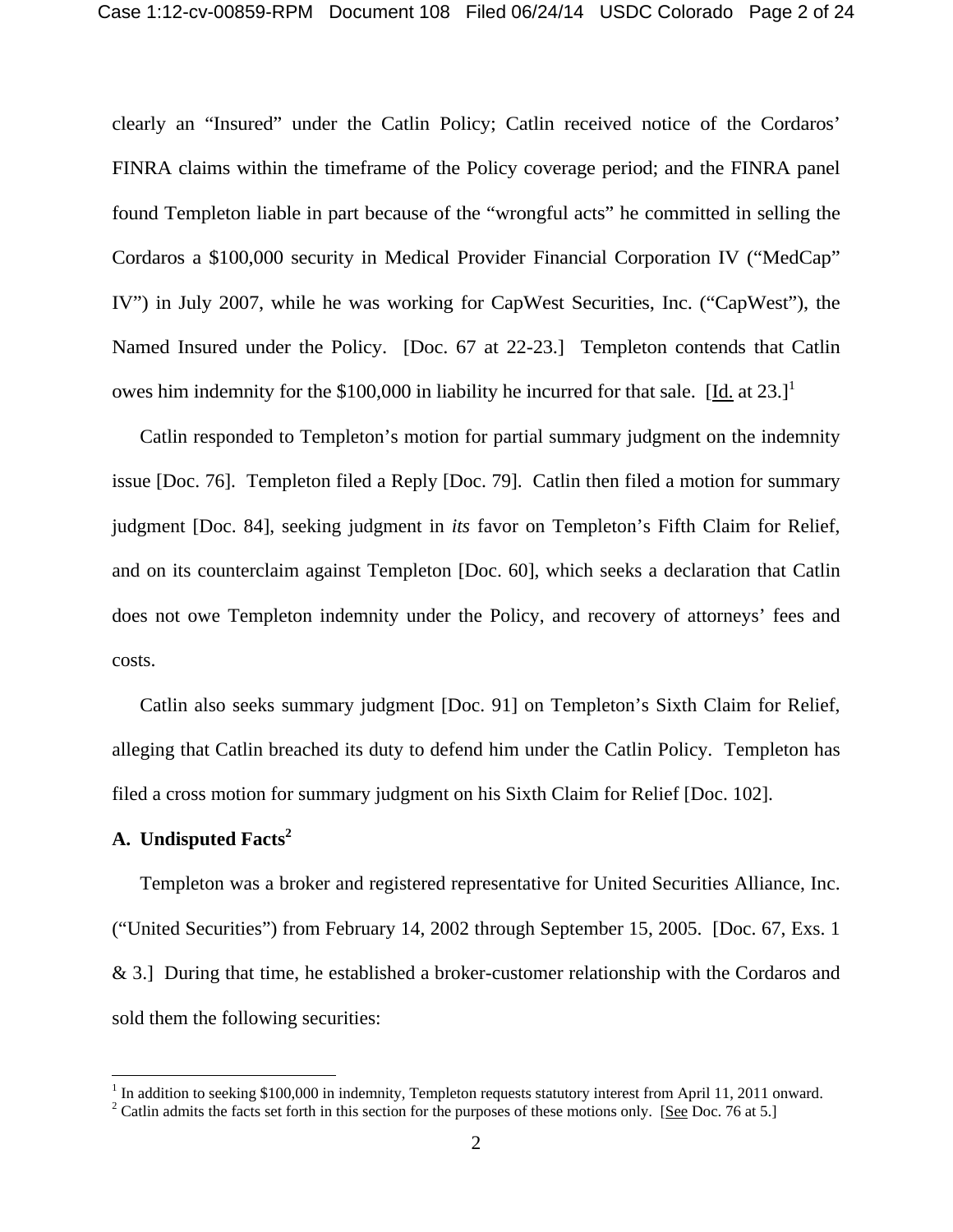- June 2004: Triple Net NNN 2003 Value Fund LLC ("Triple Net"): \$150,000;
- June 2004: DBSI State Offices LLC ("DBSI"): \$100,000;
- June 2004: Medical Provider Financial Corporation II ("MedCap II") Note #10309: \$100,000 (fully matured and paid out June 2007);<sup>3</sup>
- June 2004: MedCap II Note #10310: \$130,000 (fully matured June 2009 and currently in default); and
- August 2005: MedCap II Note #12992: \$35,000 (fully matured in August 2008 and currently in default).

[Doc. 67, Exs. 2 and 3.]

 $\overline{a}$ 

 On September 16, 2005, Templeton started working at CapWest as a licensed security broker and registered representative.

 When the Cordaros' investment on MedCap II Note #10309 matured in June 2007, they worked with Templeton to roll over the \$100,000 into the MedCap IV Note. CapWest was the broker-dealer on that transaction.

 In the fall of 2008, the Cordaros stopped receiving payment on their investments. In July 2009, the U.S. Securities & Exchange Commission ("SEC") brought suit in federal court against Medical Capital Holdings ("MedCap") and its principals for violating federal securities laws, and asked the court to appoint a receiver. The District Court for the Central District of California issued an order appointing a temporary receiver for MedCap on August 3, 2009 and appointed a permanent receiver on August 17, 2009. The August 3 and 17, 2009 orders froze MedCap's assets.

 $3$  Medical Capital Holdings, Inc. was the parent company of MedCap II and of MedCap IV.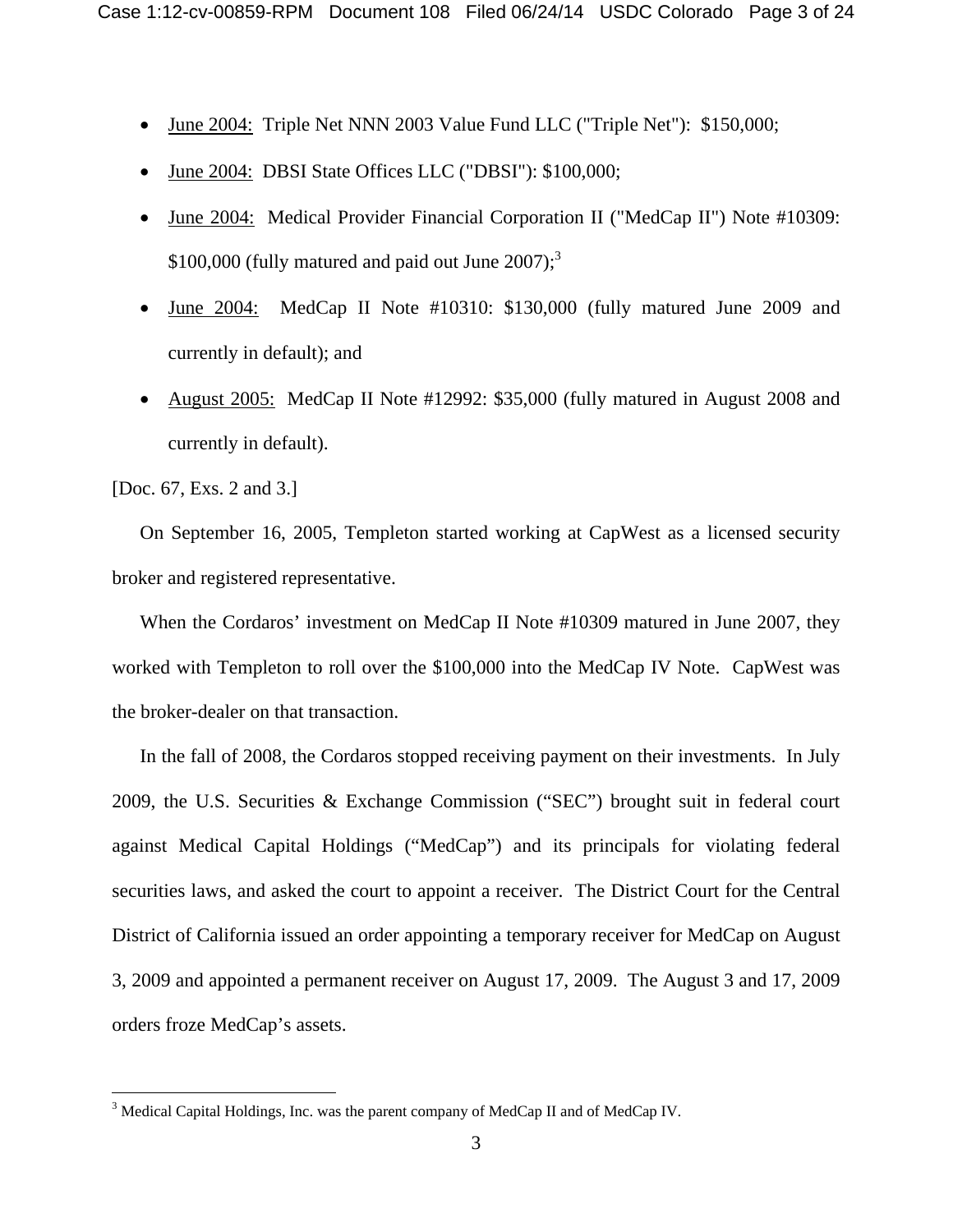Effective September 1, 2009, Templeton and CapWest purchased errors and omissions coverage from Catlin. Templeton paid a \$2,100 premium for the coverage. [Doc. 67, Ex. 4.] The Catlin Policy provided:

A. Indemnity

The **Insurer** shall pay, on behalf of an **Insured, Damages** which the **Insured** becomes legally obligated to pay because of a **Claim** that is both made against the **Insured** and reported to the **Insurer** in writing during the **Policy Period** . . . for a **Wrongful Act** committed solely in the rendering or failing to render **Professional Services** for a **Client,** provided:

1. Such **Wrongful Act** occurred on or after the **Retroactive Date** . . . . (¶ I. A.)

[Doc. 84, Ex. N at 3 (Policy § I.A.).] Templeton, as an "Insured Registered Representative," and CapWest, as the Policy's "Broker/Dealer," were "Insureds" under the Policy. The term "Wrongful Act" was defined as "a negligent act or omission . . . committed by an Insured in the rendering of Professional Services." [Id. at 9 (Policy § II.V.).] "Professional Services" included "the sale, attempted sale or servicing of Securities that are approved and authorized by and actually distributed through the Broker/Dealer." [Id. at 8 (Policy § II.Q.a.iv.).]The "Retroactive Date" of the Policy was defined to be the later of January 1, 2005, or the date when the Insured Registered Representative entered into an uninterrupted or continually renewed contract with the Broker/Dealer.  $[\underline{Id}]$  at 9 (Policy § II.T.2.). Templeton began working at CapWest on September 16, 2005. Thus, the Policy covered liability of Templeton for claims brought and reported to Catlin within the policy period (September 1, 2009 through August 31, 2010) for any negligent act or omission Templeton committed in selling, attempting to sell, or servicing securities on or after September 16, 2005. The Policy contains exclusions to coverage, two of which – the interrelated-wrongful-acts exclusion, and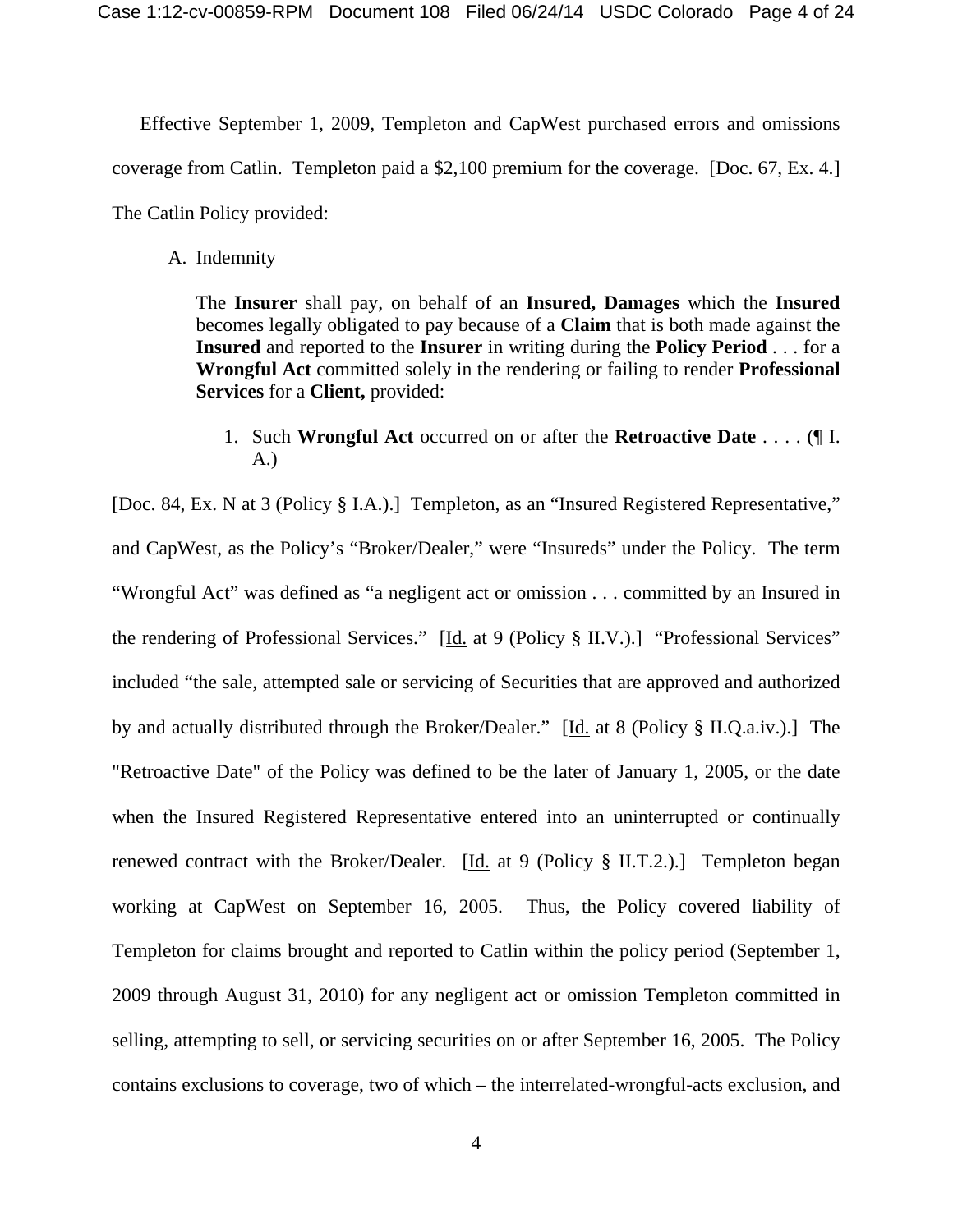the insolvency/receivership exclusion ("Exclusion  $N$ ") – are relevant here and will be reproduced and discussed below.

The Policy imposed a duty to defend on Catlin, as well:

B. Defense

The **Insurer** shall have the right and duty to defend any civil litigations or arbitrations against the **Insureds** that are covered by this Policy. At its discretion, the **Insurer** may appoint counsel to represent the Insureds for any other matters that constitute **Claims** that are covered by this Policy. The **Insurer**, however, does not have a duty to defend such other matters. The **Insurer** shall appoint counsel of its selection to defend the **Insureds** and pay associated **Defense Expenses**.

[Id.] Thus, Catlin had a "right and duty to defend any civil litigations or arbitrations against" Templeton and CapWest that were covered by the Policy. The Policy had a \$500,000 coverage limit, which included defense costs, for claims arising from the sale of private placements (also known as "alternative investment products"), subject to a \$100,000-perclaim self-insured retention. The products Templeton sold the Cordaros fell into that category of investments.

 On November 18, 2009, the Cordaros initiated arbitration proceedings with FINRA against Templeton, United Securities, CapWest and others for Templeton's sale of the securities described above. CapWest received the Cordaros' Statement of Claim on February 4, 2010. David Smith, CapWest's Chief Compliance Officer, said that it "[1]ooks like we had [the] \$100,000 sale of Medical Capital IV. Nothing else appears to be ours." [Doc. 67, Ex. 6.] A week later, CapWest reported the Cordaros' Statement of Claim to the Catlin claims office. [Doc. 67, Ex. 7.]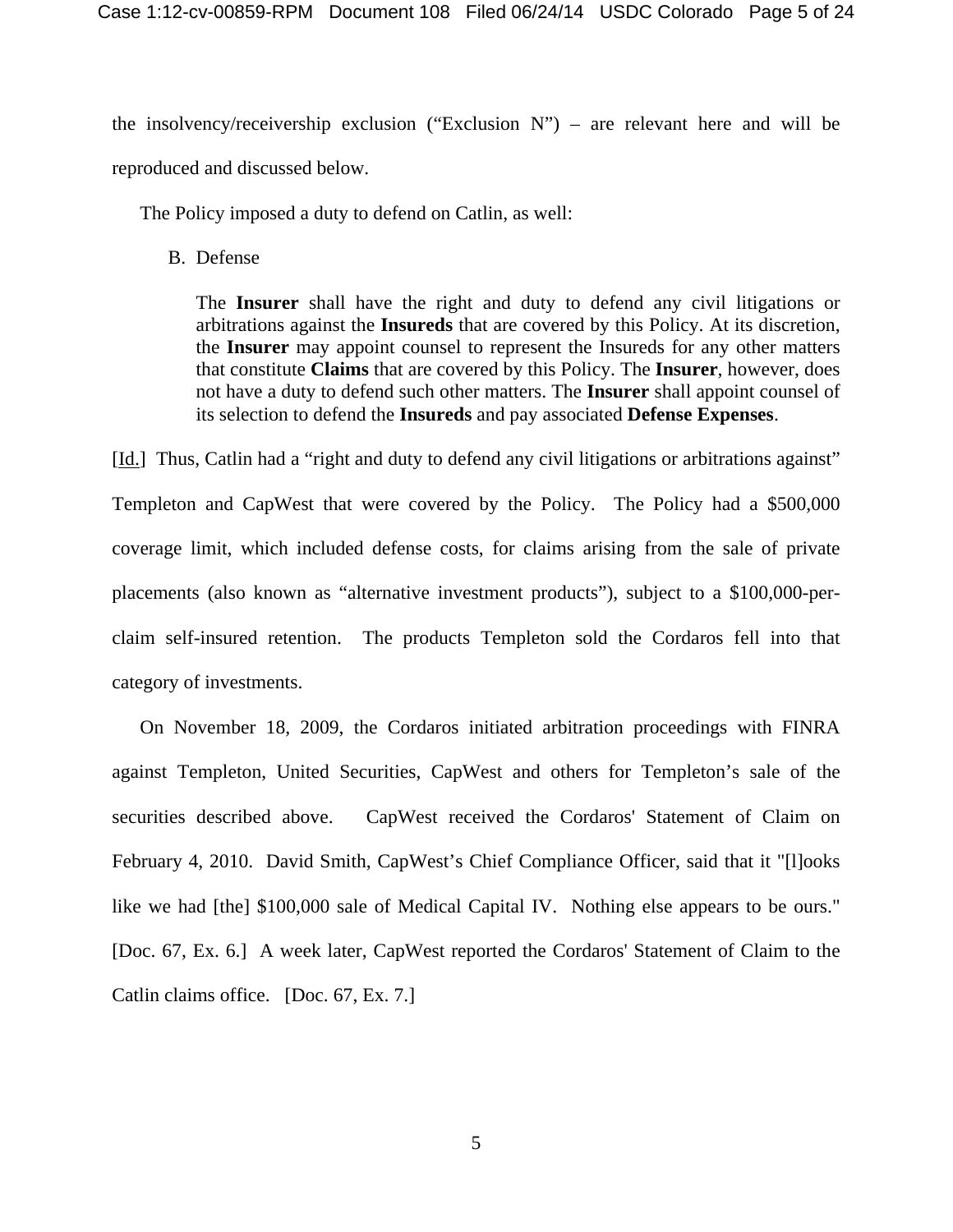The Cordaros' Statement of Claim described Templeton's sales of securities to the

Cordaros while he was with United Securities, and said, in regard to Templeton's 2007 sale

of the MedCap IV Note while at CapWest:

In 2007, when the [MedCap II Note #10309] in the amount of \$100,000 matured, respondent Templeton induced claimants to roll it over into a new, 7 year note for the same amount. By that time[,] Templeton was working for another broker dealer, CapWest Securities, which is named as a respondent herein by virtue of the offer and sale of that note to claimants.

. . .

When they opened their account at CapWest, claimants specifically told Templeton and the firm that preservation of capital was their primary investment objective. For this fact alone, CapWest and Templeton should have known that this investment was too risky for these claimants or any other customer who was not a speculator.

[Doc. 67, Ex. 2 at 4.]

 Catlin's attorney, Richard Rogers, sent Templeton a letter on May 5, 2010, stating that Catlin would defend him against the Cordaros' FINRA claims subject to a full reservation of rights under the Policy. Catlin retained the firm of Markun Zusman & Compton, LLP ("Markun Zusman") to represent CapWest and Templeton in connection with the Cordaro matter and to represent CapWest and other registered representatives in other pending arbitrations. Markun Zusman filed an answer to the Cordaros' Statement of Claim on CapWest and Templeton's behalf. [Doc. 84, Ex. K.] The answer pertained to all of the Cordaros' claims against Templeton, including those arising out of the investments he sold to them while he was employed at United Securities.

On November 5, 2010, Markun Zusman withdrew as legal counsel in the Cordaro matter after CapWest objected to the amount of Markun Zusman's legal bills and raised other issues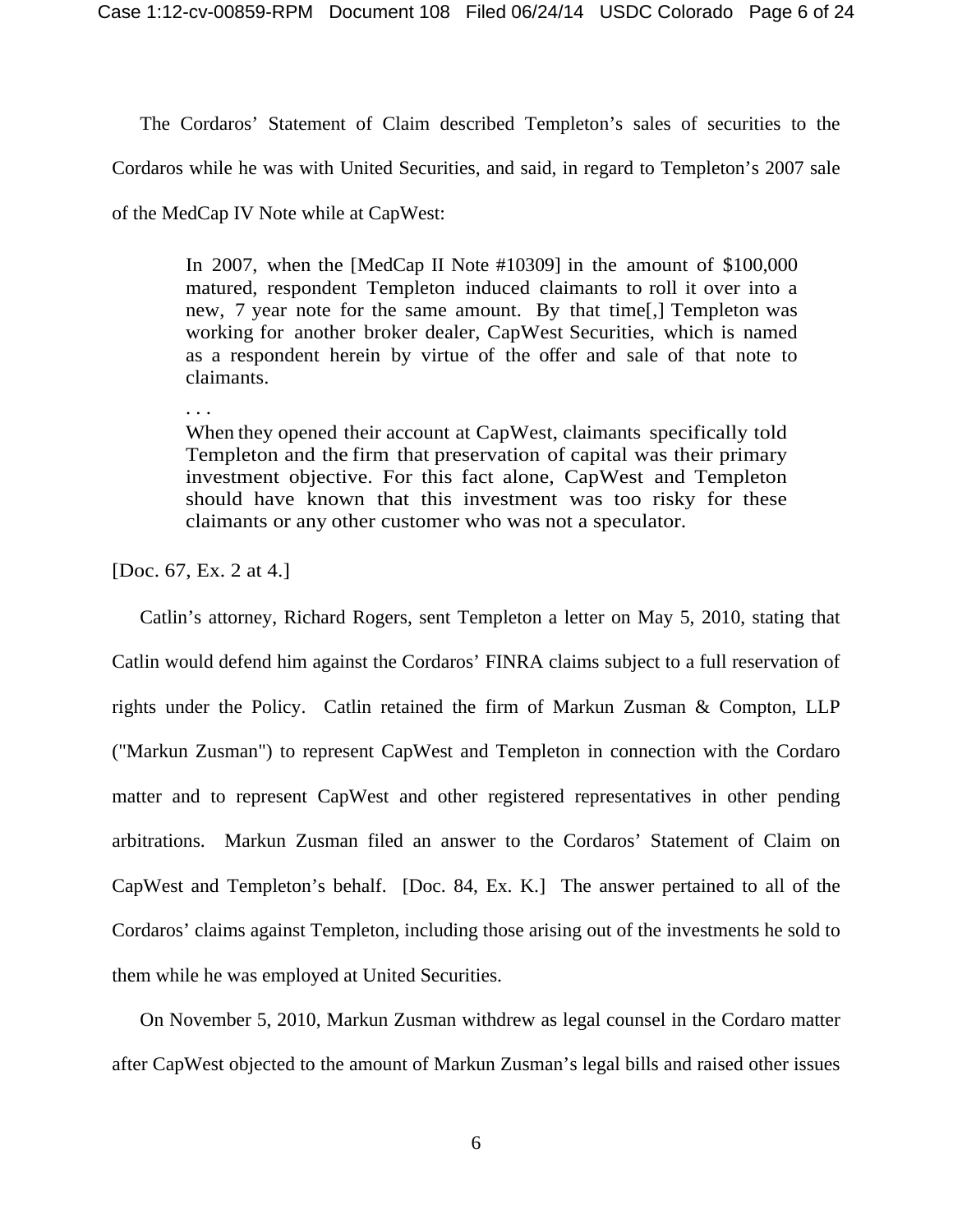concerning its representation. [Doc. 80, Ex. 14 at 1-2.] Four months passed. In early March 2011, Catlin proposed that Fairfield Woods, P.C. represent CapWest and its registered representatives in the arbitrations against them, including the Cordaro matter. Dale Hall, President and CEO of CapWest, rejected that proposal and insisted, over Catlin's objection, that CapWest's general counsel Tom Fehn and the law firm of Fields, Fehn & Sherwin ("FF&S") handle those matters. Rogers testified at deposition that Catlin believed FF&S would represent Templeton in the Cordaro matter because FF&S was replacing Markun Zusman, which was representing Templeton before its withdrawal. $4$  Catlin did not communicate with Templeton directly during this time concerning replacement counsel. Catlin and CapWest's dispute regarding replacement counsel is set forth in detail below.

In February and March of 2011, Templeton corresponded solely with Dale Hall regarding the status of the FINRA hearing and settlement negotiations with the Cordaros. Hall told Templeton that Tom Fehn was representing him at that time. Templeton did not speak to Rogers of Catlin or Fehn of FF&S directly.

Before the Cordaro arbitration hearing set for March 29, 2011, Dale Hall requested authority from Catlin of up to \$15,000 to settle the matter. Rogers granted Hall's request "in good faith" on March 7. [Doc. 80, Ex. 13 at 2.] On March 25, Orly Davidi, an FF&S associate, reached an oral agreement with Irwin Stein, the Cordaros' representative, to settle their claim regarding the MedCap IV Note for \$13,500. When Davidi asked Stein to confirm that the settlement was with "all parties," Stein stated that the Cordaros only agreed to settle

l

<sup>&</sup>lt;sup>4</sup> Templeton argues that Rogers' deposition testimony that he believed FF&S would represent Templeton is not credible because Rogers refused to pay FF&S to represent CapWest on the basis that FF&S was not suitable to handle the FINRA arbitration and, as general counsel to CapWest, had potential conflicts of interest with CapWest's registered representatives, like Templeton. [Doc. 99 ¶ 13.] Rogers' belief that FF&S would represent Templeton and his stated position on FF&S's suitability as counsel to CapWest are not inconsistent with one another. He raised Catlin's objections to FF&S, and Dale Hall made it clear that FF&S was going to represent CapWest regardless.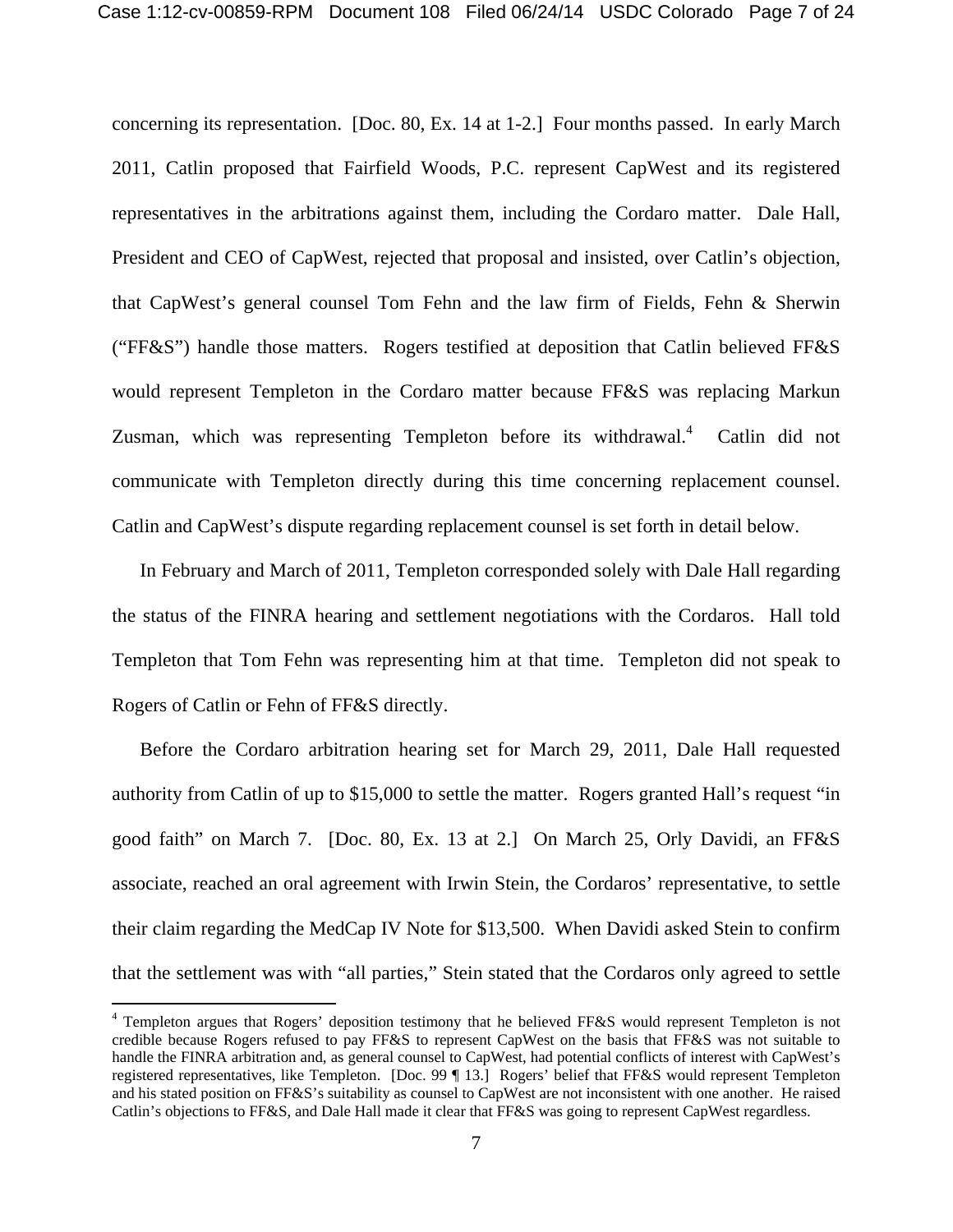with CapWest, not with Templeton. Davidi advised FINRA that day that the settlement was with regard to the claim against "CapWest Securities, Inc. **only**." [Doc. 67, Ex. 13 (emphasis in original).] Stein notified FINRA Dispute Resolution that day that they were dismissing their claim against CapWest with prejudice; their claims against Templeton were not mentioned. [See Doc. 80, Ex. 25 at 5.]

Neither Orly Davidi nor Tom Fehn informed Catlin or Templeton that the Cordaro settlement was with CapWest only. FINRA sent Templeton a notice of the CapWest settlement, but the notice went to an outdated address in New Mexico. Templeton had provided FINRA an updated mailing address in South Dakota in December of 2010 and asked that the address be used for all arbitration-related mail. [Doc. 99, Ex. 4.] He also provided his e-mail address and said it was a better place to reach him, as he traveled frequently. [Id.] In February of 2011, however, Andrew Harris of Markun Zusman, who had been representing CapWest and Templeton, e-mailed FINRA and stated, erroneously, that Templeton's address was a post-office box in New Mexico. [Doc. 99, Ex. 5.]

 Dale Hall informed Templeton and Rogers that the Cordaro arbitration had settled on March 28, 2011. Unbeknownst to Templeton and Catlin, the FINRA arbitration proceeded the following day. The Cordaros and Irwin Stein appeared at the FINRA hearing. Templeton, believing the matter had settled, did not appear. United Securities did not appear, either; the Court does not know why.

 During his opening statement, Stein stated that the Cordaros' claims were based on the DBSI, Triple Net, and MedCap securities they purchased from Templeton. He also said that the Cordaros' theories of liability against Templeton were failure to use due diligence to investigate the investments before he sold them to the Cordaros, that the Cordaros were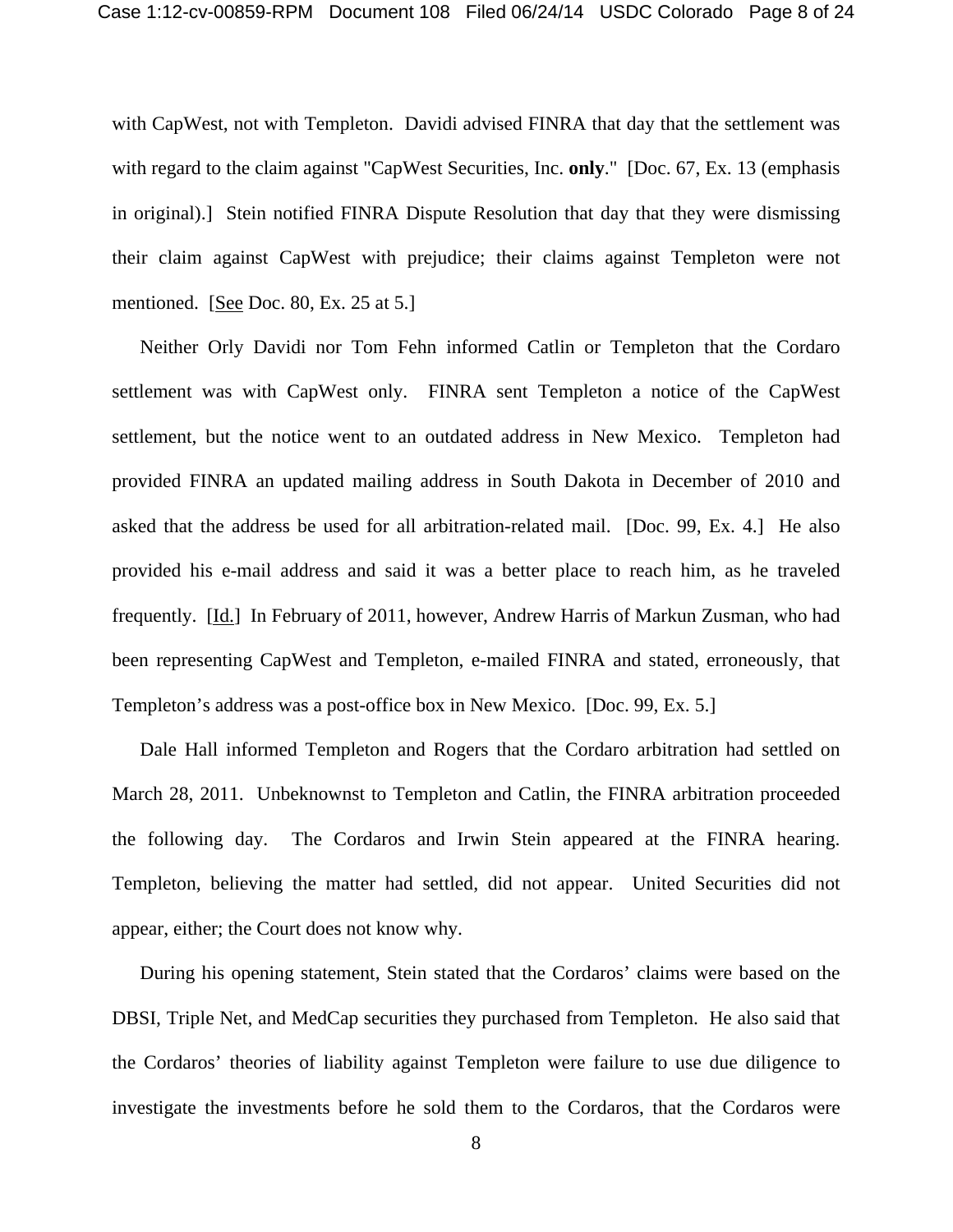unsuitable investors for the investments, that Templeton failed to disclose material facts about the investments, and fraud. [Id. at 13:16-16:5.]

 Robert Cordaro was the only person who testified at the hearing. He stated that, on June 17, 2004, while Templeton was working for United Securities, he sold the Cordaros securities in DBSI, Triple Net, and MedCap II, for a total investment of \$480,000 [id. at 31:2-19]; and that United Securities served as the broker-dealer for the transactions [Doc. 76 ¶ 23]. Cordaro testified about Templeton's lack of due diligence regarding those investments [id. ¶¶ 24-26], and stated that Templeton had prior information indicating that the Cordaros were not suitable investors for the products [id. 1] 28].

 Cordaro also testified that he invested an additional \$35,000 in MedCap II in August 2005, while Templeton was still with United Securities. [Doc. 76, Ex. H at 65:20-66:8, 70:16-20, 88:7-89:14, 91:8-92:3.]

 With regard to the MedCap IV Note, Cordaro testified that when the MedCap II Note #10309 matured in July 2007, he reinvested or "rolled over" the \$100,000 into MedCap IV. [Doc. 76, Ex. H at 104:25-105:11.] Cordaro said that Templeton encouraged him to reinvest the \$100,000 quickly once the MedCap II Note matured. [Id. at 62:4-16.] Cordaro assented to one of the arbitrators' characterizations of the MedCap IV reinvestment as "just a repetitive-type thing[.]"  $[\underline{Id}$  at 80:4-6.]

 When asked about his investments collectively, Cordaro testified that he and his wife went ahead with them in spite of high risks because Templeton repeatedly assured them that the investments were safe.  $[\underline{Id}$  at 83:13-84:13.]

 At the end of the hearing, when asked for an accounting of the damages the Cordaros were seeking, Stein stated: "I show 100,000 in DBSI; 150 in Triple Net; . . . 265 in Medical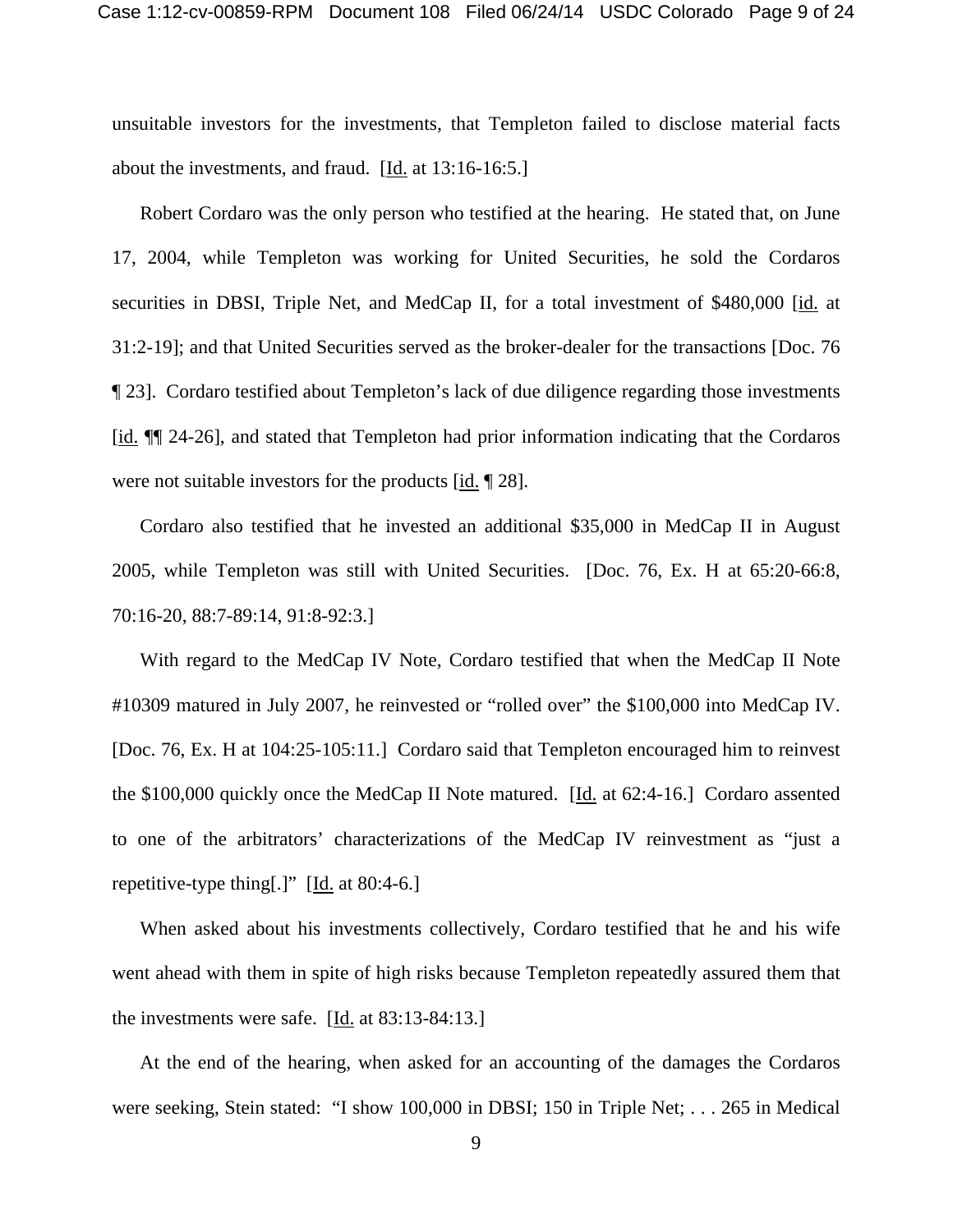Capital, which I added to 515." [Id. at 106:13-15.] Stein then acknowledged that \$515,000 should be reduced by \$13,500 to reflect the settlement the Cordaros reached with CapWest. [<u>Id.</u> at 113:21-114:3.] Thus, the Cordaros sought \$502,500 in compensatory damages.

 On April 11, 2011, the arbitration panel issued a written decision in the Cordaros' favor. The arbitrators said that "[t]he causes of action relate to multiple investments in various securities, including but not limited to, DBSI State Office Fund, LLC, Triple Net (NNN) Value Fund LLC, and Medical Capital Corporation." [Doc. 84, Ex. L.] The panel awarded the Cordaros \$500,000, together with interest on \$400,000 of the damages award at the New Mexico statutory rate of 8.75% per annum accruing from October 1, 2008 until March 29, 2011, as well as filing fees and hearing costs. Templeton and United Securities were held to be jointly and severally liable. The panel declined to award punitive damages.

 On May 4, 2011, Templeton e-mailed Andrew Harris, his former attorney with Markun Zusman, seeking advice about how to appeal or vacate the FINRA award, and asking if Markun Zusman might consider representing him in that effort. Harris forwarded Templeton's e-mail to Amir Tadjedin, another Markun Zusman attorney. On May 9, 2011, Tadjedin forwarded Templeton's e-mail to Richard Rogers and Joe Mooney of Catlin, and stated as follows:

Below for your records is the email we received from former Capwest rep Daryl Templeton. As I mentioned to [Rogers], Fehn apparently settled the case [without] even attempting to get a release of [Templeton]. I spoke to opposing counsel, and he passed on the following info:

1) [Templeton] was apparently specifically carved out of the release w/ Capwest (which frankly is shocking).

2) He thinks Fehn/Capwest will renege on the settlement they reached w/ his client

3) Fehn did not return any calls

4) On another matter Fehn sent a poorly prepared associate to handle the hearing.

5) Capwest did not respond to any discovery requests.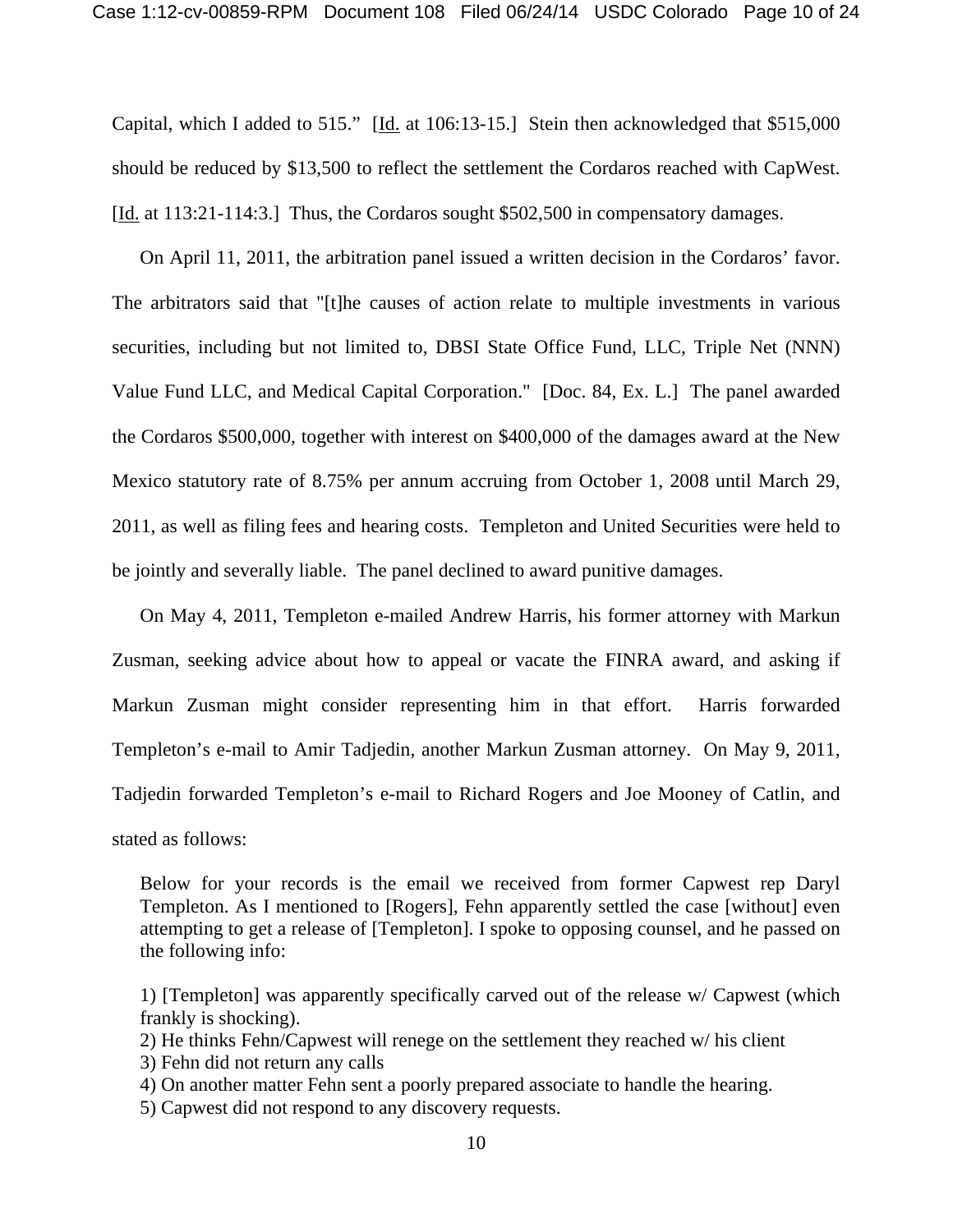Obviously, all of these things are disconcerting. I asked opposing counsel to hold off on collection efforts until we all collectively figure out[] what if anything can be done. As I mentioned to [Rogers], I may be able to resolve this for some additional sum paid to the other side, but we need to get the coverage issue resolved quickly.

[Doc. 91, Ex. E at 10-12.]

The next day, May 10, 2011, Rogers e-mailed Dale Hall stating that he (Rogers) had

learned about the award against Templeton in the Cordaro arbitration. Rogers asked Hall for

a copy of the settlement agreement reached on March 25, 2011. [Id. at 13.] Hall responded

the next day, as follows:

You may be assuming, as I did, that the Cordaro v. CapWest, et al., as you have titled it, was a case involving only CapWest and Daryl Templeton. The case was actually titled "Cordaro v. United Securities Alliance Inc.; Michael Jones; Patrick Sutherland; Ronald Bloomingkemper; Forrest D. Templeton; and CapWest Securities, Inc." Tom Fehn offered and had the agreement, with your authority to settle for up to \$15K, to settle the case for CapWest and Daryl Templeton for \$13.5K for the amount that included CapWest. As I am sure you would agree, he had no authority to settle for anyone else.

I told Daryl that we had settled the case, meaning CapWest's part of the case, not realizing there were other respondents involved. I did not instruct him not to attend but would understand how he may have interpreted it. I have suggested to Daryl that he attempt to locate United Securities Alliance and that he may want to enlist an attorney to petition the arbitration panel to clear up any misunderstanding.

The claimant's representative was upset that we had included Daryl Templeton in the settlement for the CapWest portion. This is indeed an unfortunate turn of events, however it was nothing more than a misunderstanding on both my part and Daryl's.

[Id. at 14-15.] Rogers replied to Hall that day and again asked him to provide documentation

showing that the Cordaro settlement included Templeton.

The Cordaros filed a complaint in New Mexico state district court on May 27, 2011 to

enter judgment against Templeton and enforce the arbitration award. [Doc. 67, Ex. 17.]

Templeton's counsel (identity not stated) did not move to vacate or set aside the FINRA

award during the proceeding.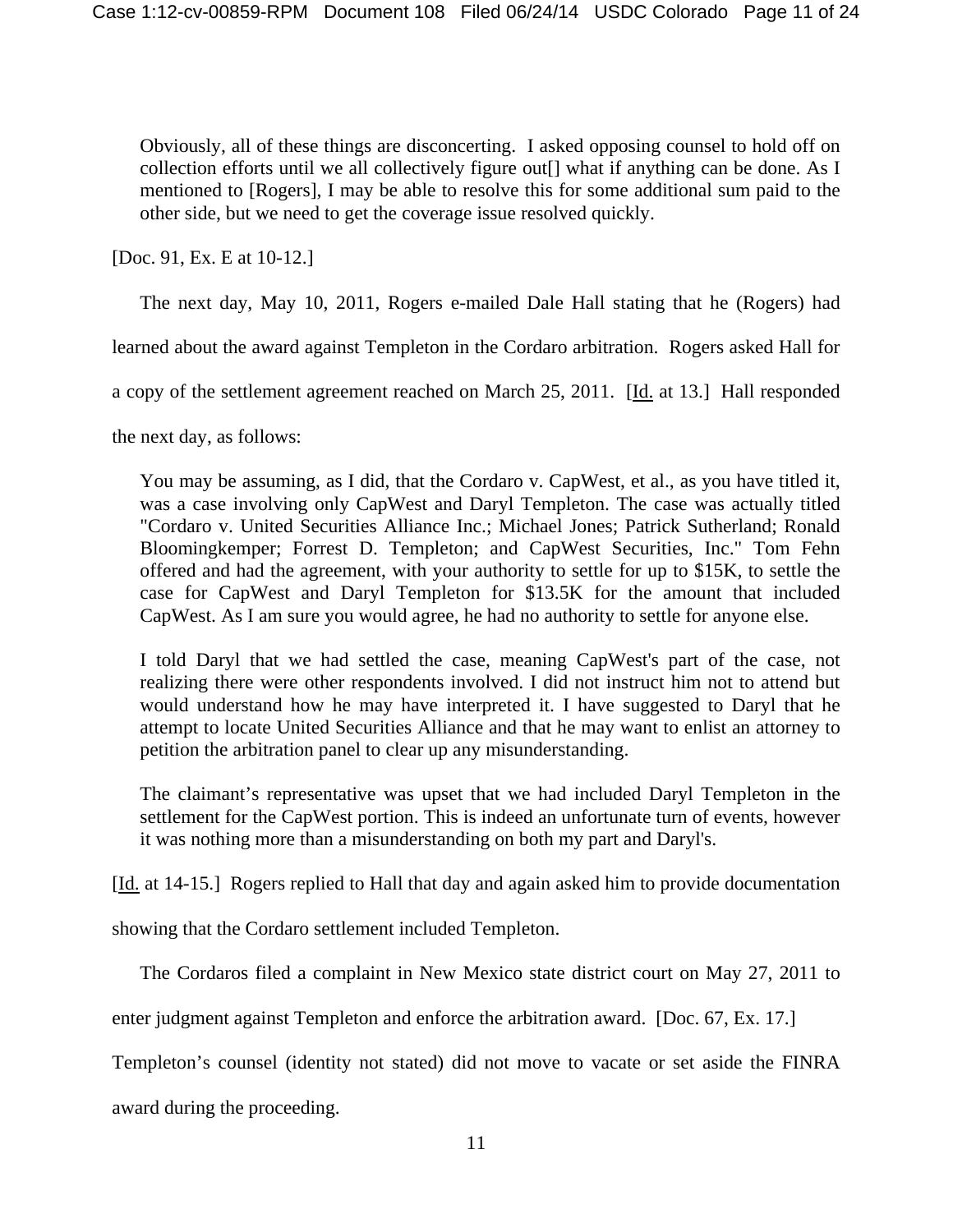Templeton then retained Ben White as his attorney (it is unclear when, exactly). White emailed Rogers of Catlin, Hall of CapWest, and Orly Davidi of FF&S on June 14, 2011 alerting them that the Cordaros' representative was willing to settle their claims against Templeton for \$485,000. White asked that Catlin, CapWest, and FF&S "put together a counter-proposal to take back to the Cordaros' attorney, and to take any and all steps to resolve this matter[,]" failing which Templeton would initiate litigation against them. [Doc. 99, Ex. 13 at 2-3.] Rogers responded to White by e-mail on June 20, 2011 (with Hall and

FF&S copied), stating:

[A]s we discussed, Catlin did provide . . . Mr. Templeton and CapWest<sup>[]</sup> with a defense in this arbitration, subject to full reservations of rights. The Insureds, however, raised objections to fee statements for the firm that they originally agreed to undertake the defense, and while these fees were still subject to a self-insured retention under the Catlin policy. That resulted in the original firm withdrawing from the Insureds' representation, which was to be taken over by the other firm that CapWest had requested. Catlin's understanding was that the new firm would represent both Insureds. Moreover, as per CapWest's request, settlement was also agreed to by Catlin as to both Insureds. It appears from your statements below that something may have gone wrong with implementing the defense and settlement of the Insureds, in accordance with the understandings of Catlin and CapWest. Nevertheless, Catlin is still amenable to resolution of this matter, if possible, in a manner consistent with the terms of the policy, and with any other culpable parties participating in same.

[Doc. 91, Ex. E at 21.] On June 28, Dale Hall proposed that White approach FINRA and ask that the award be set aside. [Id. at 22.] White rejected that proposal, stating that "there was absolutely zero chance that FINRA would 'set aside' the award." [Id. at 23.] Fehn and Rogers agreed that Hall's proposal was unlikely to succeed. [Id. at 23-24.] Templeton testified at his deposition that he decided not to pursue vacating the FINRA award because White told him "that the odds of getting it vacated were nil, and his advice was don't even try." [Doc. 91, Ex. A at 108:24-109:1.]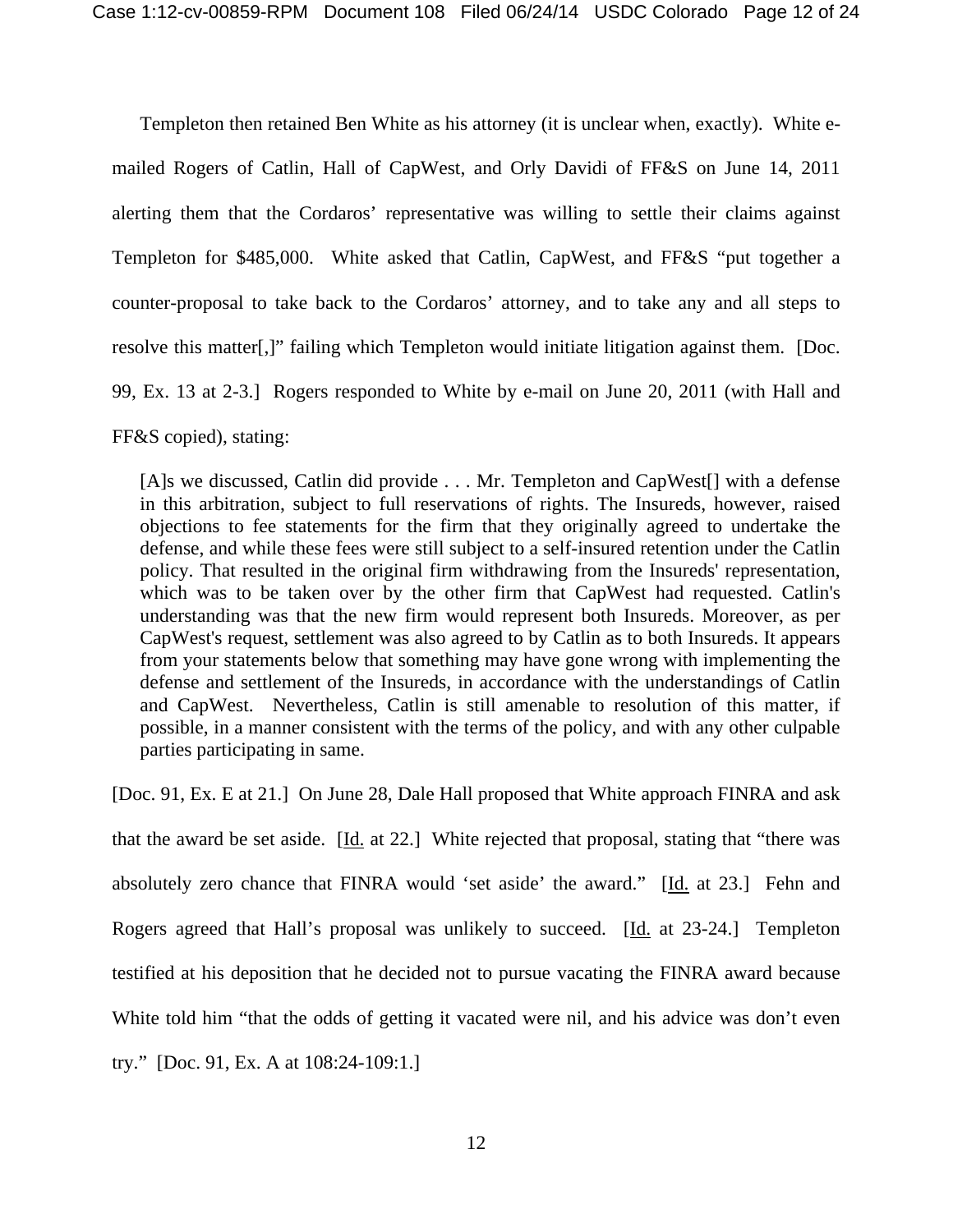From July-September 2011, both Richard Rogers and Ben White tried to settle the FINRA award with the Cordaros. The lowest offer the Cordaros made was for \$450,000. [Doc. 99, Ex. 14 at 2.]

 On January 31, 2012, the New Mexico district court confirmed the arbitration award against Templeton for \$500,000, plus \$87,260.27 interest, plus arbitration fees of \$3,975, and 8.7% interest on \$503,975 from April 12, 2011 forward. [Doc. 67, Ex. 24.]

 On September 25, 2012, Templeton entered into a settlement agreement with the Cordaros that required him to pay \$555,000 cash to the Cordaros in satisfaction of their judgment. [Doc. 67, Ex. 27.] Templeton paid that amount in full on October 25, 2012.

#### **B. Duty to Indemnify**

 Catlin makes three arguments as to why it does not owe Templeton indemnity under the Policy: (1) the Policy's general coverage provision does not apply to Templeton's liability to the Cordaros because the liability was based on wrongful acts he committed before the Policy was in effect; (2) the Policy's interrelated-wrongful-acts exclusion applies because Templeton's sale of the MedCap IV Note in 2007 was interrelated with the wrongful acts he committed before the Policy was in effect; and (3) Policy Exclusion N applies because the Cordaros' claims arose out of MedCap becoming insolvent and placed in receivership.

 The Court will assume that the actual basis for Templeton's liability to the Cordaros included Templeton's sale of the MedCap IV Note to the Cordaros while he was with CapWest.

The Catlin Policy's interrelated-wrongful-acts exclusion provides:

III. This Policy shall not apply to and the Insurer shall pay neither Damages nor Defense Expenses for any Claim: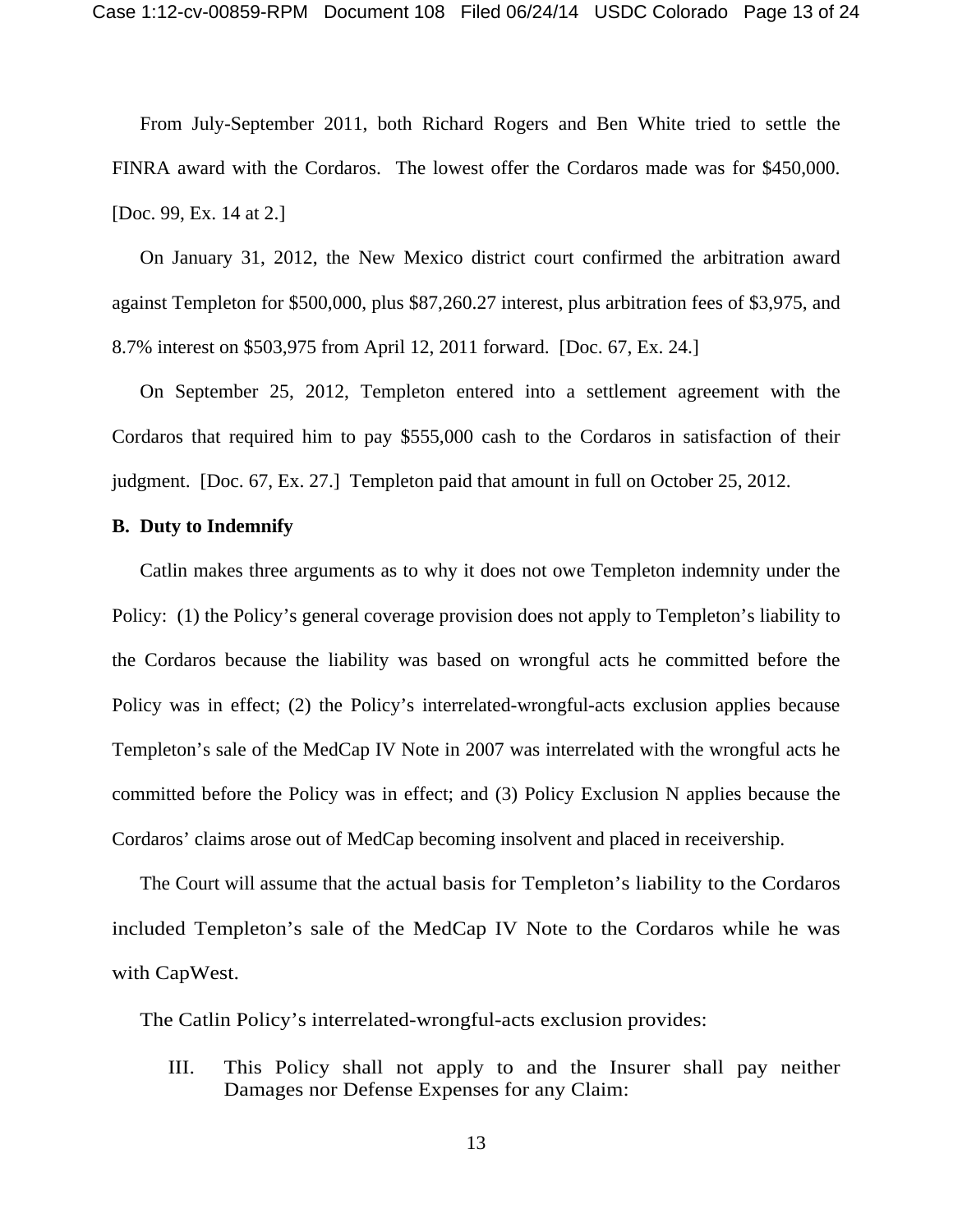- D. arising out of, based upon or in consequence of, directly or indirectly resulting from or in any way involving:
	- a. any Wrongful Act occurring on or after the Retroactive Date, which, together with a Wrongful Act occurring on or prior to such Retroactive Date, would constitute Interrelated Wrongful Acts.

[Doc. 84, Ex. N at 9.] The term "Interrelated Wrongful Acts" is defined as any wrongful acts that are:

- 1. similar, repeated or continuous; or
- 2. connected by reason of any common fact, circumstance, situation, transaction, casualty, event, decision or policy or one of more series of facts, circumstances, situations, transactions, casualties, events, decisions or policies.

[Id. at 7.]

. . .

Courts applying New York law to interpret interrelated-wrongful-acts provisions ask whether there is a "sufficient factual nexus" between the acts. See Seneca Ins. Co. v. Kemper Ins. Co.*,* 133 Fed. Appx. 770, 772 (2d Cir. 2005). Here, under the express terms of the Policy, wrongful acts are interrelated if they are connected "by reason of *any* common fact . . . ." [Doc. 84, Ex. N at 7 (emphasis added).] Several common facts connect Templeton's wrongful acts in 2004 and 2007, as the acts involved the same clients (the Cordaros) and investments in the same company (Medical Capital Holdings, Inc.). The Policy also provides that wrongful acts are interrelated if they are "similar." [Id.] The Cordaros' theory of the case establishes that Templeton's conduct in 2004 was similar—and similarly wrongful—to his conduct in 2007. In both time periods, Templeton had information showing that the Cordaros were not suitable investors for MedCap, given their risk tolerance, and yet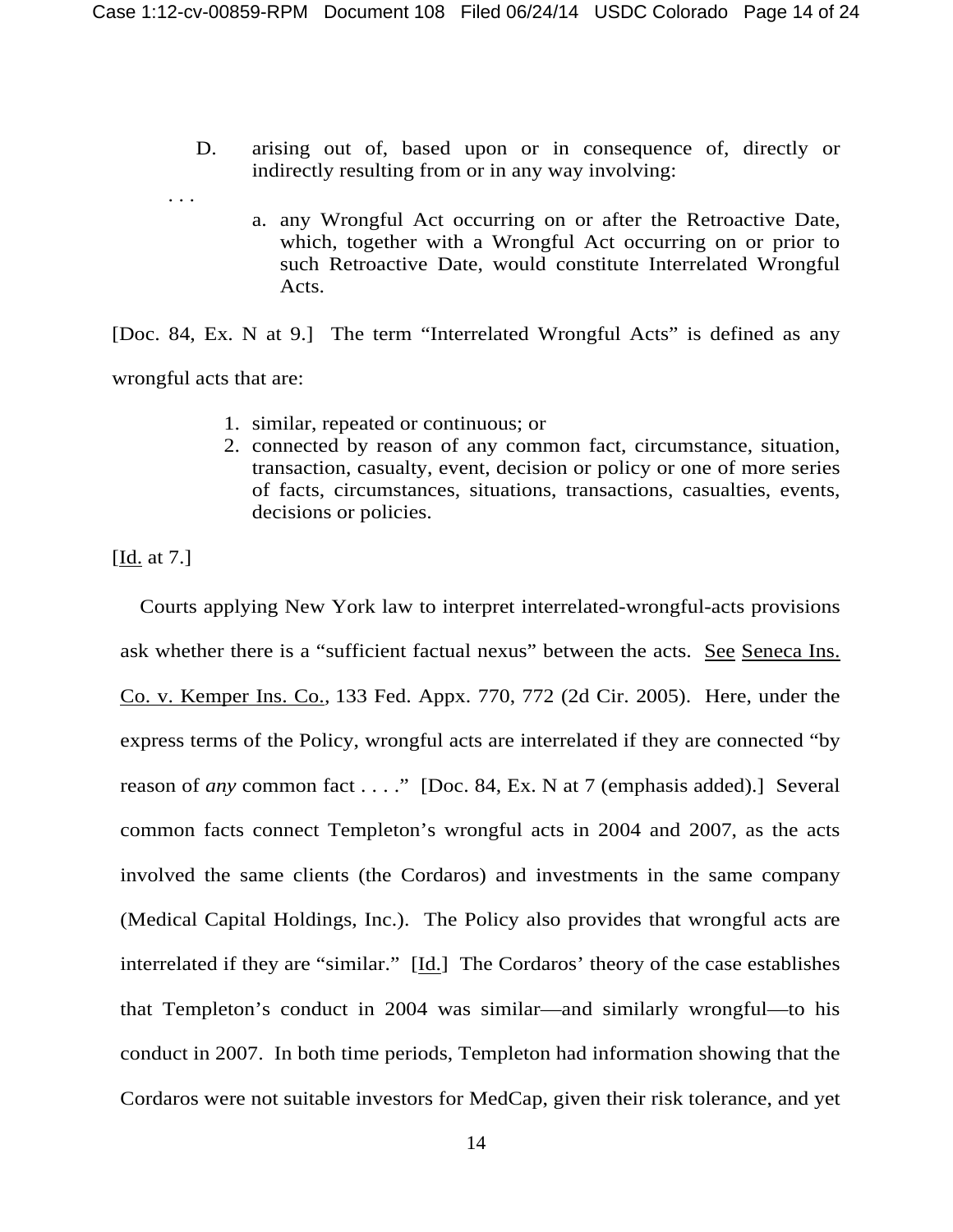he encouraged them to invest; and he failed to disclose material facts regarding MedCap, such as the prior history of its principals, to the Cordaros. Robert Cordaro characterized the MedCap IV investment as a rollover and a "repetitivetype thing" from his earlier investments in MedCap II.

Templeton does not genuinely dispute those similarities, and instead tries to emphasize dissimilarities: namely, that Templeton's 2004 conduct occurred while he was with United Securities, whereas in 2007 he was with CapWest. The Policy does not require that the acts be "identical," only "interrelated." Given the Policy's broad definition of "interrelated" and the similarities discussed above, Catlin has established a "sufficient factual nexus" between Templeton's 2004 and 2007 wrongful acts such that they are interrelated.

Templeton claims that because Rogers' May 5, 2010 reservation of rights letter to Templeton and CapWest did not expressly mention the Policy's interrelatedwrongful-acts exclusion, Catlin both (1) waived its right to invoke the exclusion, and (2) is also equitably estopped from invoking it.

"New York law distinguishes policy defenses, such as failure of the insured to give timely notice to the insurer, from coverage defenses, such as those defenses based on an insuring clause or exclusions. The former may be waived, whereas the latter may not." Brecek & Young Advisors, Inc. v. Lloyds of London Syndicate 2003, 715 F.3d 1231, 1240 (10th Cir. 2013). Catlin's failure to explicitly raise the Policy's interrelated-wrongful-acts exclusion in its reservation of rights does not constitute a waiver of its right to invoke the exclusion here.

15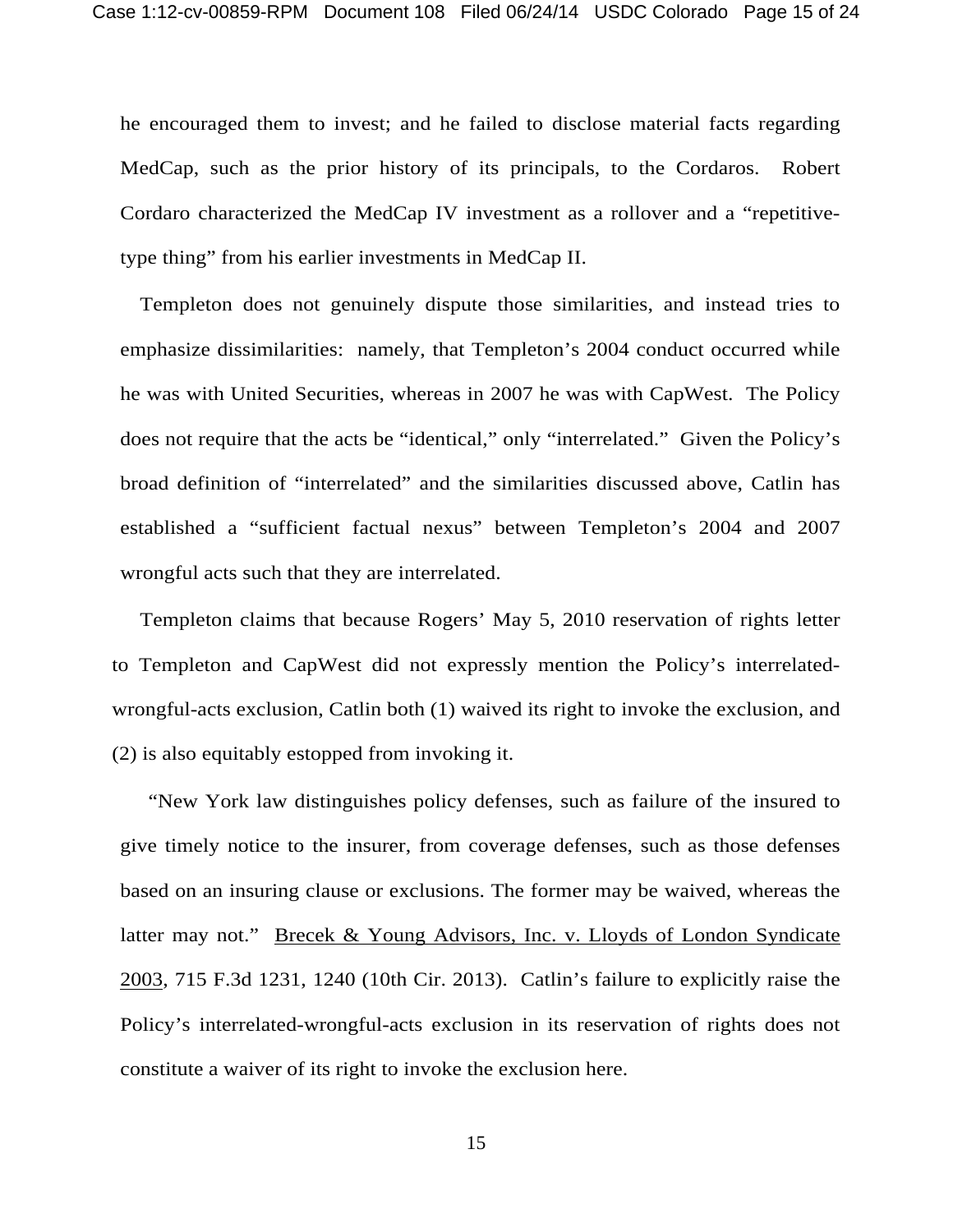Templeton's equitable estoppel argument is unpersuasive. A party claiming equitable estoppel must have relied on its adversary's conduct in such a manner as to change his position for the worse, and that reliance must have been reasonable, in that the party claiming the estoppel did not know nor should it have known that its adversary's conduct was misleading. Paese v. Hartford Life & Acc. Ins. Co., 449 F.3d 435, 447 (2d Cir. 2006). Although Rogers' letter did not specifically invoke the interrelated-wrongful-acts exclusion, the letter explicitly stated that Catlin "reserves its right to deny coverage in the policy, in whole or in part, based on other exclusions in the policy including . . . Exclusion D which applies to claims that were reported or noticed prior to the policy period." [Doc. 84, Ex. M at 6.] The interrelated-wrongful-acts exclusion is a part of Exclusion D. The letter concluded:

This letter, Catlin's continuing investigation and any further activity taken in regard to this matter are subject to a full reservation of rights under the policy, at law and in equity, including, but not limited to, the right to assert at any time that Catlin has no duty to defend or indemnify. Should further developments indicate that there is no duty to defend or indemnity in connection with this matters, Catlin specifically reserves the right to disclaim coverage.

[Id. at 7.] The Rogers letter's specific reference to Exclusion D and its broad reservation of Catlin's right to deny coverage at any time precludes Templeton from claiming justifiable reliance on the letter. See Federated Dept. Stores v. Twin City Fire Ins. Co., 807 N.Y.S.2d 62, 67 (N.Y. App. Div. 2006) (reservation of rights letter is a "sufficient preventative to reliance even if the insurer later disclaims on a basis different from the ground originally asserted in the reservation of rights"); see also Pereira v. Gulf Ins. Co., 330 Fed. Appx. 5, 6 (2d Cir. 2009).

16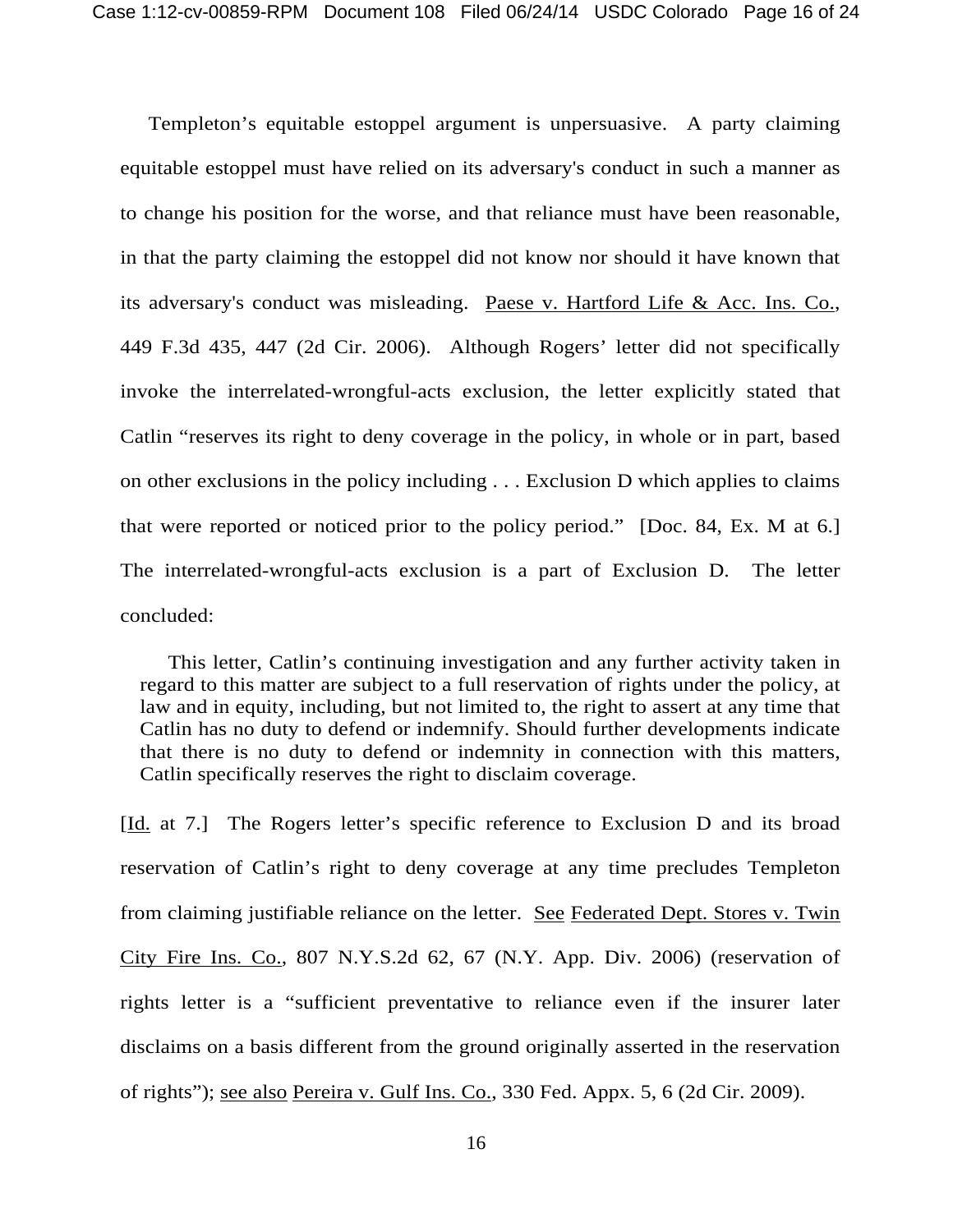Because Templeton's conduct in 2004 predates the Retroactive Date of the Policy, the interrelated-wrongful-acts exclusion applies to bar coverage for Templeton's liability stemming from the 2007 MedCap IV Note sale.

Catlin argues that Exclusion N of the Policy also excludes coverage of Templeton's liability to the Cordaros. Exclusion N excludes coverage for any claim:

arising out of, based upon or in consequence of, directly or indirectly resulting from or in any way involving insolvency, receivership, . . . or inability to pay of . . . any company, organization, entity, . . . direct private placement, . . . or arrangement of any nature in which any Insureds . . . placed or recommended to be placed funds; . . . .

[Doc. 84, Ex. N at 11.] Under New York law, the "interpretation of 'arising out of' in general liability insurance contracts is indeed broad." Jewish Cmty. Ctr. of Staten I. v. Trumbull Ins. Co., 957 F. Supp. 2d 215, 229 (E.D.N.Y. 2013) (quoting Purdue Frederick Co. v. Steadfast Ins. Co., No. 601345/04, 2005 WL 1662028, at \*5 (N.Y. Sup. Ct. 2005)). The words "arising out of" are ordinarily understood to mean originating from, incident to, or having connection with. Id. Case law instructs that the term requires application of a "but-for" causation test. See Mount Vernon Fire Ins. Co. v. Creative Housing Ltd.*,* 88 N.Y.2d 347, 352–53 (1996).

Catlin maintains that the Cordaros' claims "arose out of" MedCap's "insolvency" and "receivership" within the meaning of Exclusion N because, had MedCap remained solvent and not been placed in receivership, the Cordaros would not have lost their investment due to Templeton's misconduct, and they therefore would have no damages to claim. [See Doc. 76 at 35.] In support of its position, Catlin cites two cases holding that exclusions similar to Exclusion N barred coverage for claims even though the claims also arose out of or were based upon an insured's alleged misconduct. [See Doc. 76 at 36-37.] In his Reply,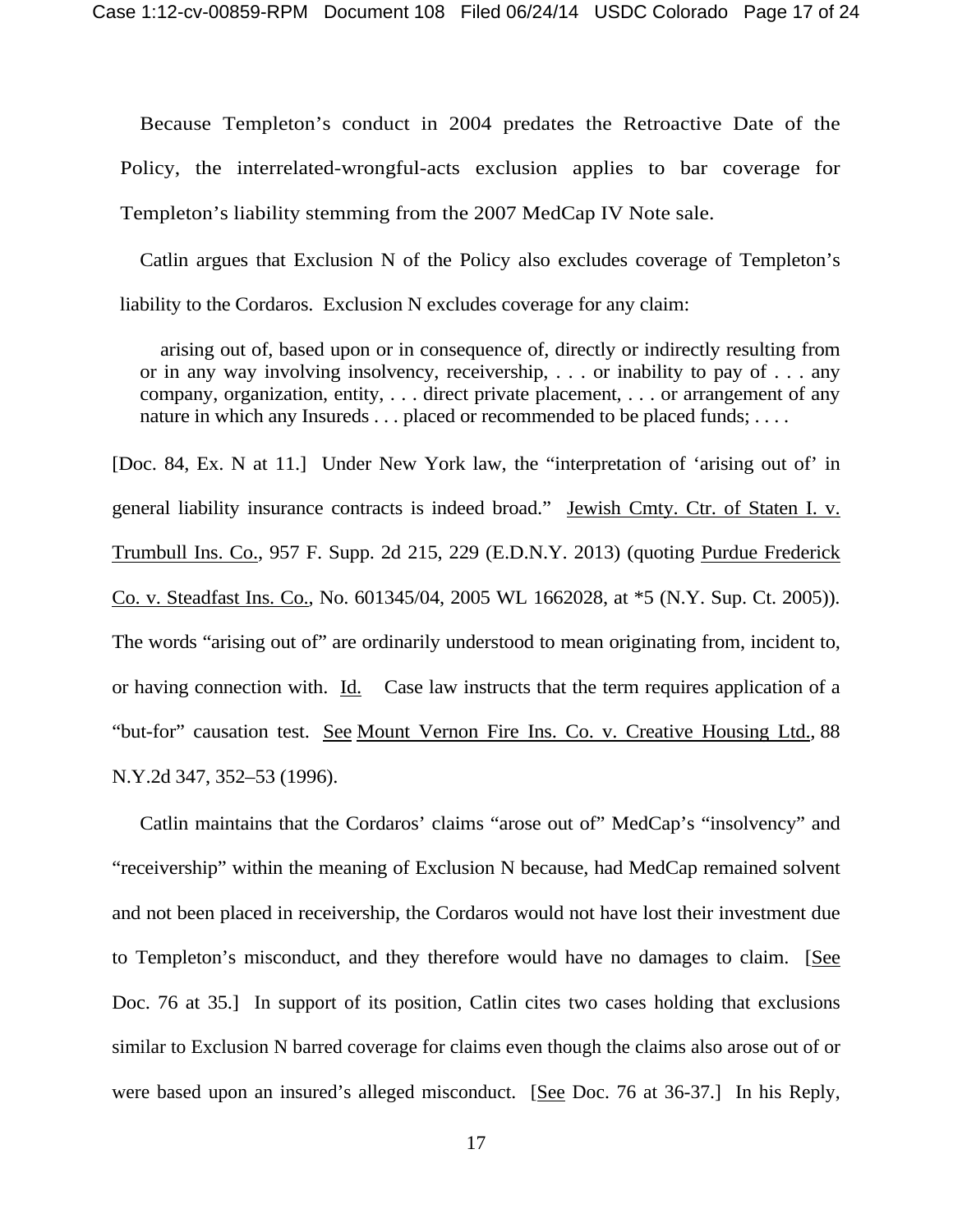Templeton does not address either of those cases. Instead, he cites a case from the Middle District of Florida for the proposition that a suitability claim accrues as of the date of the purchase of securities, and argues that because Templeton sold the Cordaros the MedCap IV Note in 2007, before MedCap became insolvent or was placed in receivership, the Cordaros' claims accrued before, and therefore did not arise out of, MedCap's insolvency or receivership. [See Doc. 79 at 12.] According to Templeton, "[i]t doesn't take a logics professor to know that only an antecedent event can cause a consequence." [Id.]

The Middle District of Florida was not dealing with an insolvency exclusion in the case Templeton relies on; instead, it analyzed when a claim "accrued" for the purposes of a statute-of-limitations analysis. Whether the Cordaros' claims accrued for the purposes of a statute of limitations is a different question from whether the claims arose out of MedCap's insolvency or receivership. The timeline of relevant events here is as follows: in July 2007, the Cordaros bought the MedCap IV Note; in July 2009, the SEC brought an action against MedCap in the Central District of California and asked the court to place MedCap in receivership; the court appointed a temporary receiver for MedCap on August 3, 2009, and a permanent receiver on August 17, 2009, which had the effect of freezing MedCap's assets; and on November 18, 2009, the Cordaros filed their Statement of Claim with FINRA. While the Cordaro's claims may have pre-dated MedCap's insolvency and receivership as a matter of statute-of-limitations accrual, in reality the claims followed closely on the heels of MedCap's insolvency and receivership.

 The plain language of Exclusion N excludes coverage of the Cordaros' FINRA claims. Their claims against Templeton certainly "arose out of" MedCap's insolvency and

18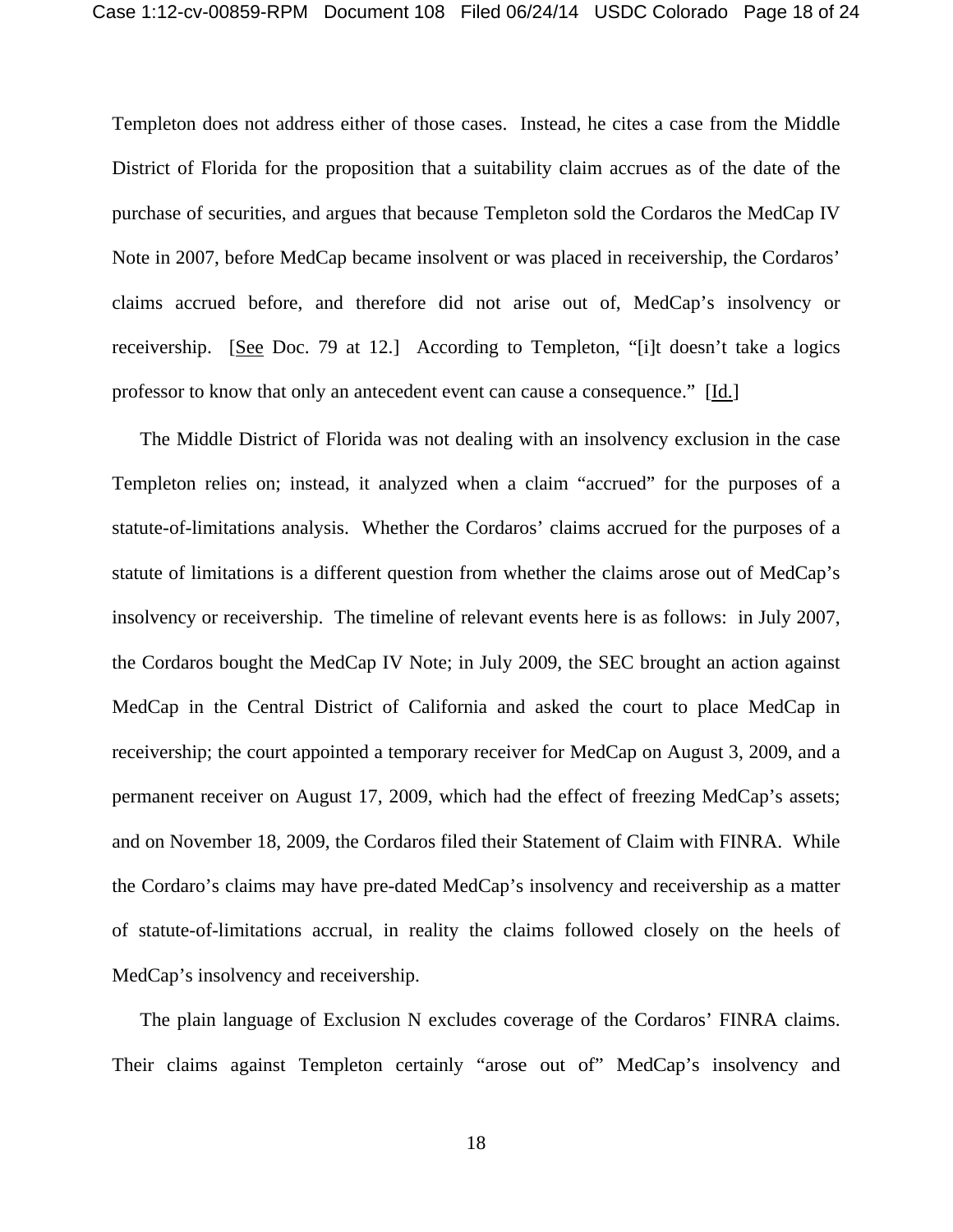receivership, because had MedCap not become insolvent and gone into receivership, the Cordaros would have had no damage and thus no reason to seek recovery from Templeton. That interpretation of Exclusion N is consistent with the cases cited by Catlin dealing with similar policy exclusions in similar circumstances.

 The Court concludes that the Catlin Policy's interrelated-wrongful-acts exclusion and Exclusion N exclude coverage for the liability Templeton incurred for his sale of the MedCap IV Note to the Cordaros. Catlin does not owe Templeton a duty of indemnity.

### **C. Duty to Defend**

The parties brief the question of Catlin's duty to defend Templeton in three distinct phases: in the lead-up to and during the FINRA arbitration, the time when an appeal could have been taken, and during settlement negotiations with the Cordaros.

The undisputed facts show that Catlin initially provided a defense to CapWest and Templeton through Markun Zusman beginning in April 2010. Markun Zusman was also representing CapWest in a number of other matters. Markun Zusman withdrew in November 2010 after CapWest objected to the amount of Markun Zusman's legal bills and raised other issues concerning its representation. It is unclear what happened in the four months after Markun Zusman withdrew.

In March 2011, Richard Rogers proposed a new law firm, Fairfield & Woods, but Dale Hall refused and insisted that Tom Fehn and FF&S represent CapWest and its registered representatives in the pending arbitrations. By an e-mail to Rogers on March 1, 2011 (Tom Fehn is copied), Hall told Rogers that Fehn was representing CapWest in two other matters and requested settlement authority from Catlin for Fehn to offer at an upcoming mediation hearing. [Doc. 80, Ex. 13 at 4.] In the same e-mail, Hall said, in regard to the Cordaro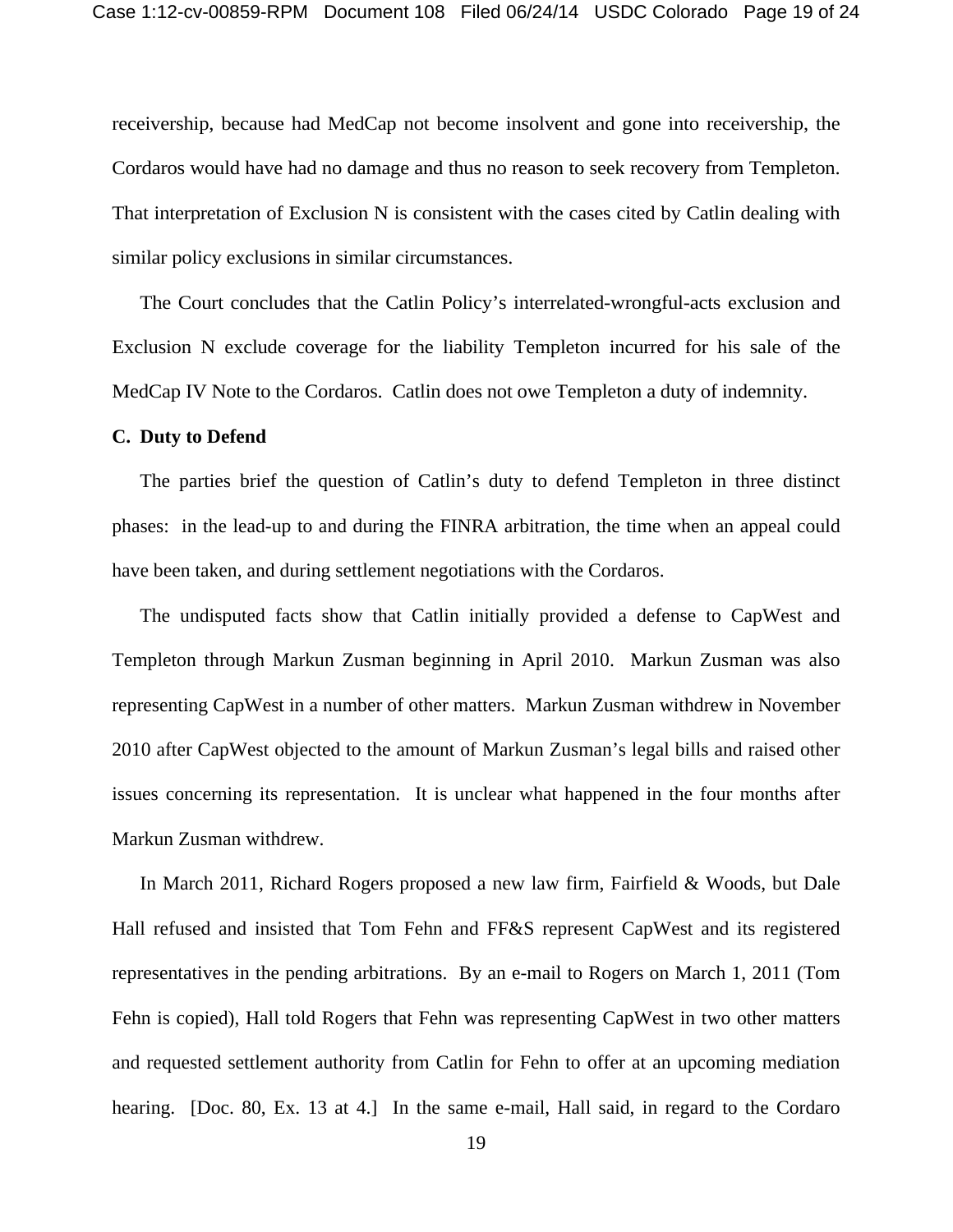matter: "The hearing is March 29th... We are requesting authorization of \$10,000 to \$15,000 to be able to talk settlement before the hearing date is upon us." [Id.] Rogers stated in a March 7, 2011 e-mail to Hall (Tom Fehn is copied) that:

[t]he fact that these matters are approaching hearing and mediation dates, and we have little substantive information as to their development, as well as assessments of the Insureds' exposures, underscores the need for an agreed-to defense counsel approach to be put in place immediately.

[Doc. 80, Ex. 13 at 2.] In the same e-mail, Rogers approved, "in good faith," the settlement authority Hall previously requested for the Cordaro matter, as well as two others. [Id.]

The next day, Hall replied to Rogers, objecting to Rogers' refusal to allow Fehn and FF&S as defense counsel. One of Hall's main points in advocating for Fehn was that he would not need to "climb the learning curve" since, "as general counsel, Fields, Fehn & Sherwin has handled all of the pending arbitrations since the Markun firm quit. . . ." [Doc. 91, Ex. E at 2.] On March 28, the day before the Cordaro hearing was to commence, Hall emailed Rogers (Fehn is copied) and said "[O]n Friday afternoon a settlement was reached with Cordaro for \$13,500. Paperwork also coming soon." [Doc. 67, Ex. 14.]

This sequence of events supports only one reasonable conclusion: that Catlin did not breach its duty to defend Templeton in the lead-up to the Cordaro hearing. Rogers testified that he believed Fehn had replaced Markun Zusman and was handling the Cordaro matter on behalf of CapWest and Templeton. [Doc. 91, Ex. J at 163:15-19.] That belief was justified. The scope of Markun Zusman's representation included Templeton. Hall, as CapWest's agent, represented to Rogers that Fehn took over "all of the pending arbitrations since the Markun firm quit," which would logically include the Cordaro matter. Hall also sought settlement authority so "we" – he and Fehn, who was copied on the e-mail -- could negotiate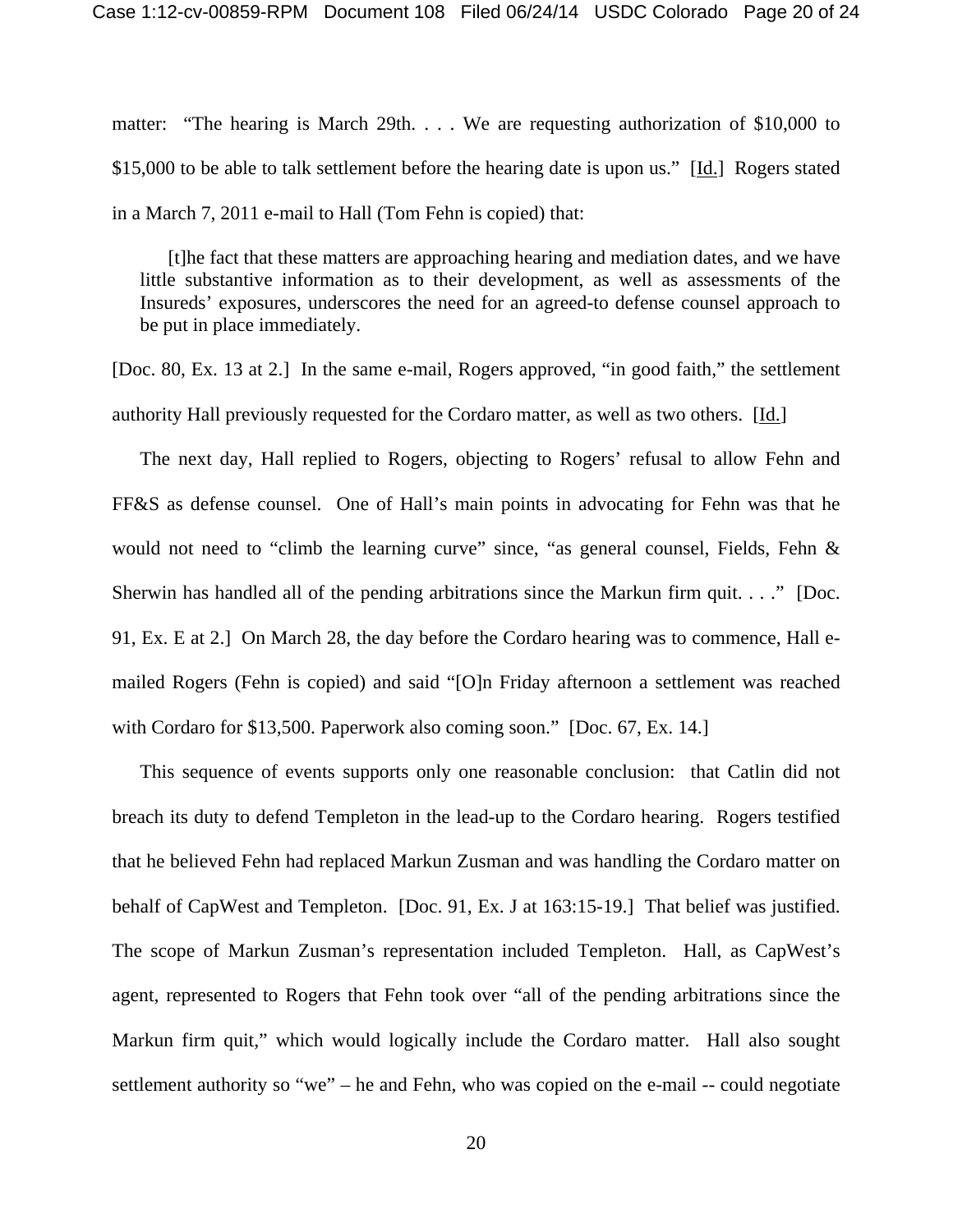with the Cordaros. Rogers approved that request. Hall then informed Rogers that the matter had settled before the hearing took place. In these circumstances, it is not Catlin's fault or responsibility that Templeton went unrepresented at the FINRA hearing.

The next issue concerns Catlin's duty to defend Templeton after the FINRA award was entered against him. Catlin argues that, even if Templeton can show that Catlin breached its duty to appeal, he cannot show that the breach caused him damages. Templeton could prove damages by showing that an appeal would have been successful if prosecuted; in that event, the \$500,000 award against him would have been vacated. A plaintiff bringing a legal malpractice claim on a failure-to-litigate theory must, to establish causation and damages, show that the suit reasonably would have been successful if actually tried on the merits. Fleming v. Lentz, Evans and King, P.C., 873 P.2d 38, 41 (Colo. App. 1994). Relying solely on EP Acquisition Corp. v. Maxxtrade, Inc., No. 09-CV-193-KSF, 2011 WL 4102114 (E.D. Ky. 2011), Templeton argues that there were grounds for setting the FINRA award aside under the Federal Arbitration Act ("FAA") and New Mexico Arbitration Act ("NMAA") because both laws authorize a court to vacate an award based on "misconduct" by an arbitrator, and the FINRA arbitrators committed "misconduct" by failing to send Templeton notice of the FINRA hearing at his correct address. [See Doc. 99 at 43-48.]

In EP Acquisition Corp., Defendant Garstka moved to vacate an arbitration award against him on the ground that he was not given adequate notice of the hearing, which constituted "misconduct." 2011 WL 4102114, at \*5. The district court rejected his argument, reasoning that even if notice was sent to an outdated address, Garstka "was aware of the arbitration[,]" he "had no reason to believe the claim against him would disappear of its own accord[,]" he did not make "any effort whatsoever to keep himself apprised of the status of the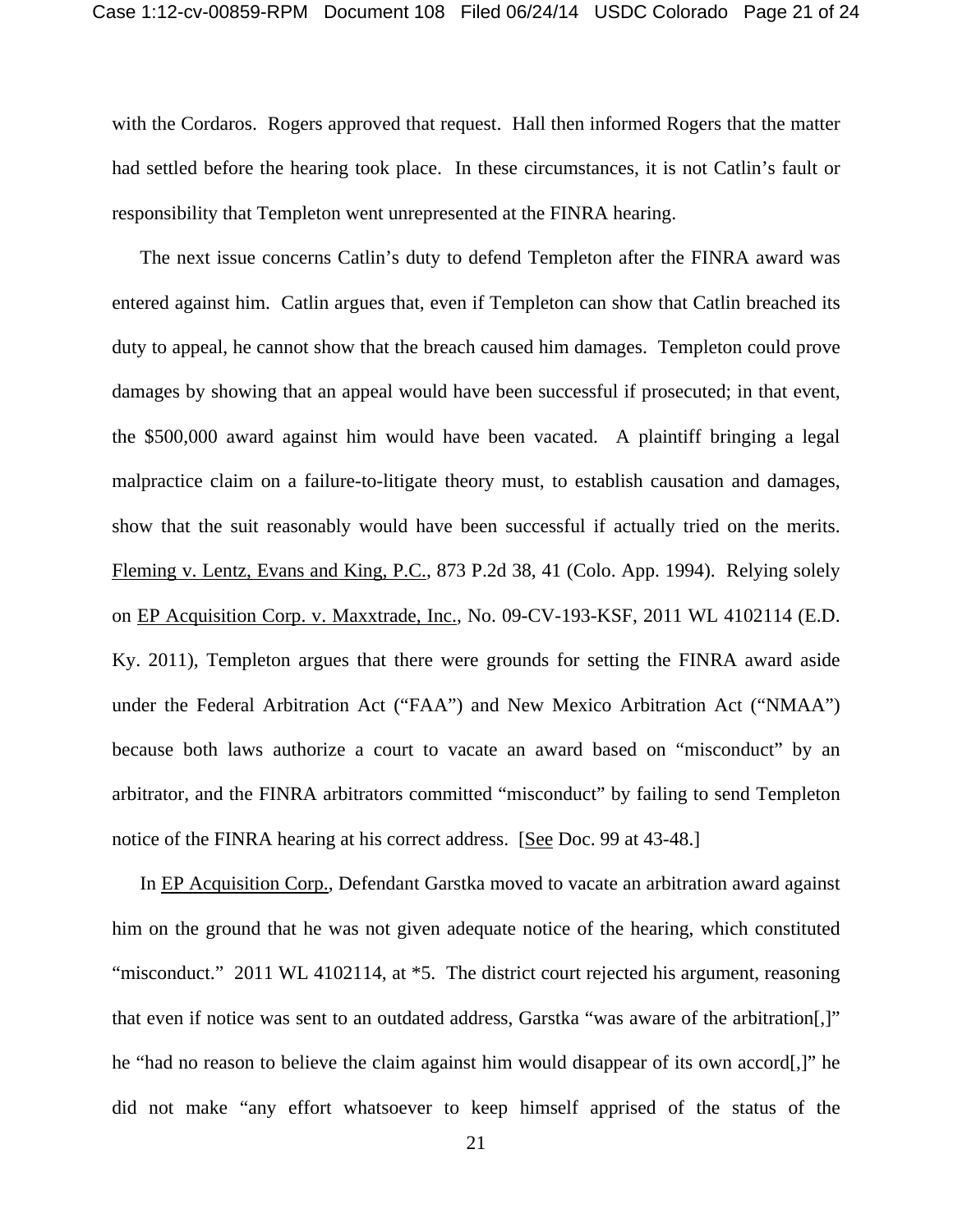arbitration[,]" and "[t]he notice sent by the arbitrators . . . were in conformity with FINRA rules and were sent to the registered service of process agent at the last known address for respondents." Id. at  $*6-*7$ . The court noted that Garstka's "problems in this Arbitration stem from his past reliance on [his business partner] who repeatedly assured him that this matter was being handled by competent legal counsel[,]" and concluded that while Garstka might have some claim against the business partner, "[h]e cannot avoid entry of an award against him . . . by relying on his business partner to take care of him." Id. at \*7-\*8.

The facts here are similar, and in some respects Templeton was arguably more diligent than Garstka. Unlike Garstka, Templeton did provide FINRA an updated mailing address in South Dakota in December of 2010 and asked that the address be used for all arbitrationrelated mail. [Doc. 99, Ex. 4.] He also provided his e-mail address and said it was a better place to reach him, as he traveled frequently. [Id.] Then, Andrew Harris of Markun Zusman, who had been representing CapWest and Templeton, e-mailed FINRA on February 18, 2011 and stated, erroneously, that Templeton's address was a PO Box in New Mexico. [Doc. 99, Ex. 5.] Thereafter, FINRA sent notices to Templeton in New Mexico, his last known address. [Doc. 99, Exs. 6 & 7.]

 Templeton was nonetheless not diligent enough. He depended on Dale Hall, a nonlawyer, to be the sole source of his information regarding the arbitration, and did not once seek an update directly from Tom Fehn, Catlin, or FINRA; like Garstka, he mistakenly relied on a "business partner to take care of him." Templeton was aware of the arbitration, as well as the hearing, and he had no reason to believe that the Cordaro claims would magically disappear. Templeton must have known that the Catlin Policy only covered the MedCap IV Note sold while he was at CapWest and that he was exposed to significant liability for the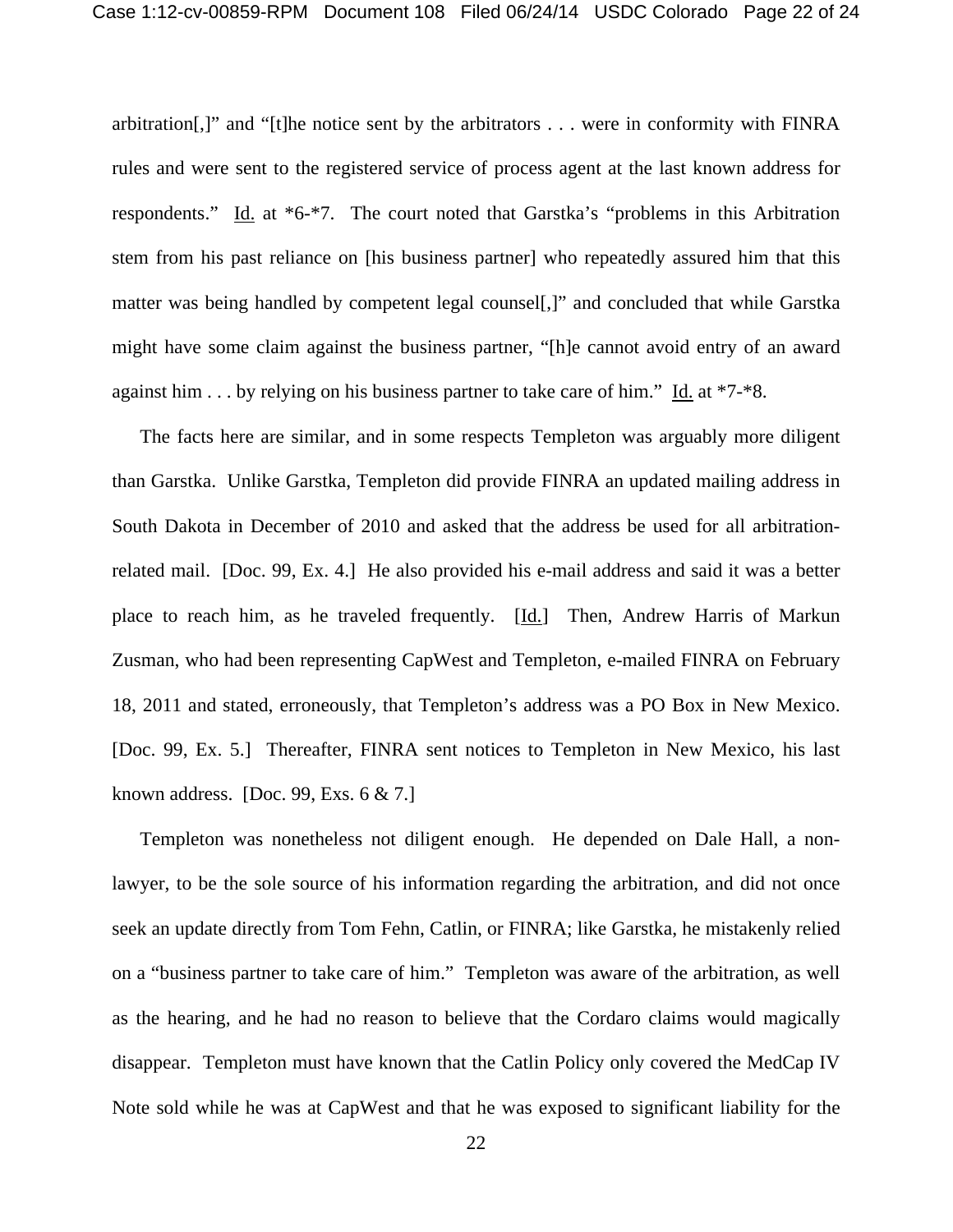sales he made while at United Securities. His apparent belief that CapWest's settlement would protect him from those other sales is inexplicable. And although FINRA sent Templeton notices to the wrong address, it was the address given to FINRA by Templeton's former attorney. Thus, EP Acquisition Corp.'s reasoning indicates that any attempt to set aside the FINRA award on the basis of "misconduct" would have been unsuccessful. That was the opinion of Ben White, Templeton's attorney in the summer of 2011, who said "there was absolutely zero chance that FINRA would 'set aside' the award[,]" and the apparent view of Templeton's counsel in the New Mexico state court proceeding, who did not seek to have the award vacated under the FAA or NMAA. Accordingly, Templeton cannot show that a breach of Catlin's duty to appeal the FINRA award caused him damages.

In his Amended Complaint [Doc. 20 at ¶ 69], Templeton claims that Catlin breached its duty to defend him by failing to settle with Cordaros within the coverage limits of his policy. In its Motion for Summary Judgment, Catlin argues that this aspect of Templeton's claim is speculative. [See Doc. 91 at 41-42.] Templeton does not discuss this aspect of his duty-todefend claim in his Response, and does not offer any evidence showing that the Cordaros would have accepted the remaining limits of the Catlin Policy to settle their claims against Templeton. Indeed, the evidence shows that the Cordaros wanted \$450,000 to settle in the summer of 2011, and Templeton's own exhibit shows that there was less than \$250,000 left under the Catlin Policy at that time. [Doc. 91, Ex. X.] Catlin is entitled to summary judgment on this issue.

### **D. Conclusion**

Upon the foregoing, it is